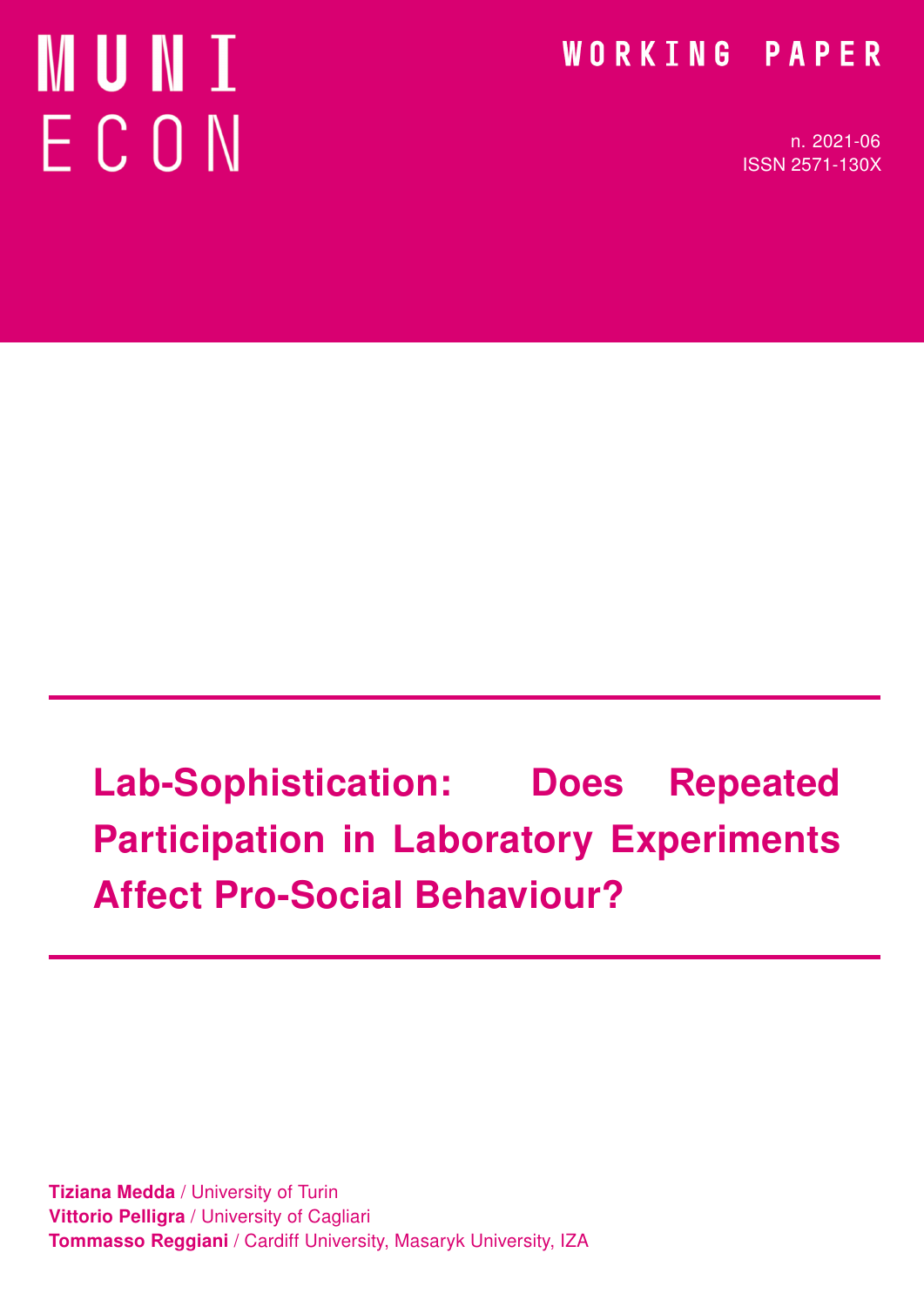# Lab-Sophistication: Does Repeated Participation in Laboratory Experiments Affect Pro-Social Behaviour?

### Abstract

Experimental social scientists working at research-intensive institutions deal inevitably with subjects who have most likely participated in previous experiments. It is an important methodological question to know whether participants that have acquired a high level of lab-sophistication show altered pro-social behavioral patterns. In this paper, we focus both on the potential effect of the subjects' lab-sophistication, and on the role of the knowledge about the level of lab-sophistication of the other participants. Our main findings show that while lab-sophistication per se does not significantly affect pro-social behaviour, for sophisticated sub-jects the knowledge about the counterpart's level of (un)sophistication may systematically alter their choices. This result should induce caution among experimenters about whether, in their settings, information about lab-sophistication can be inferred by the participants, due to the characteristics of the recruitment mechanisms, the management of the experimental sessions or to other contextual clues.

Masaryk University Faculty of Economics and Administration

Authors: Tiziana Medda / University of Turin Vittorio Pelligra / University of Cagliari Tommasso Reggiani / Cardiff University, Masaryk University, IZA

Contact: tiziana.medda@unito.it, pelligra@unica.it, reggianit@cardiff.ac.uk Creation date: 2021-02-26 Revision date:

Keywords: Lab-sophistication; Experimental Methodology; External Validity; Pro-social behaviour; Cooperation JEL classification: D03, D83, C91, C92

Citation: Medda, T., Pelligra, V., Reggiani, T. 2021. Lab-Sophistication: Does Repeated Participation in Laboratory Experiments Affect Pro-Social Behaviour?. MUNI ECON Working Paper n. 2021-06. Brno: Masaryk University.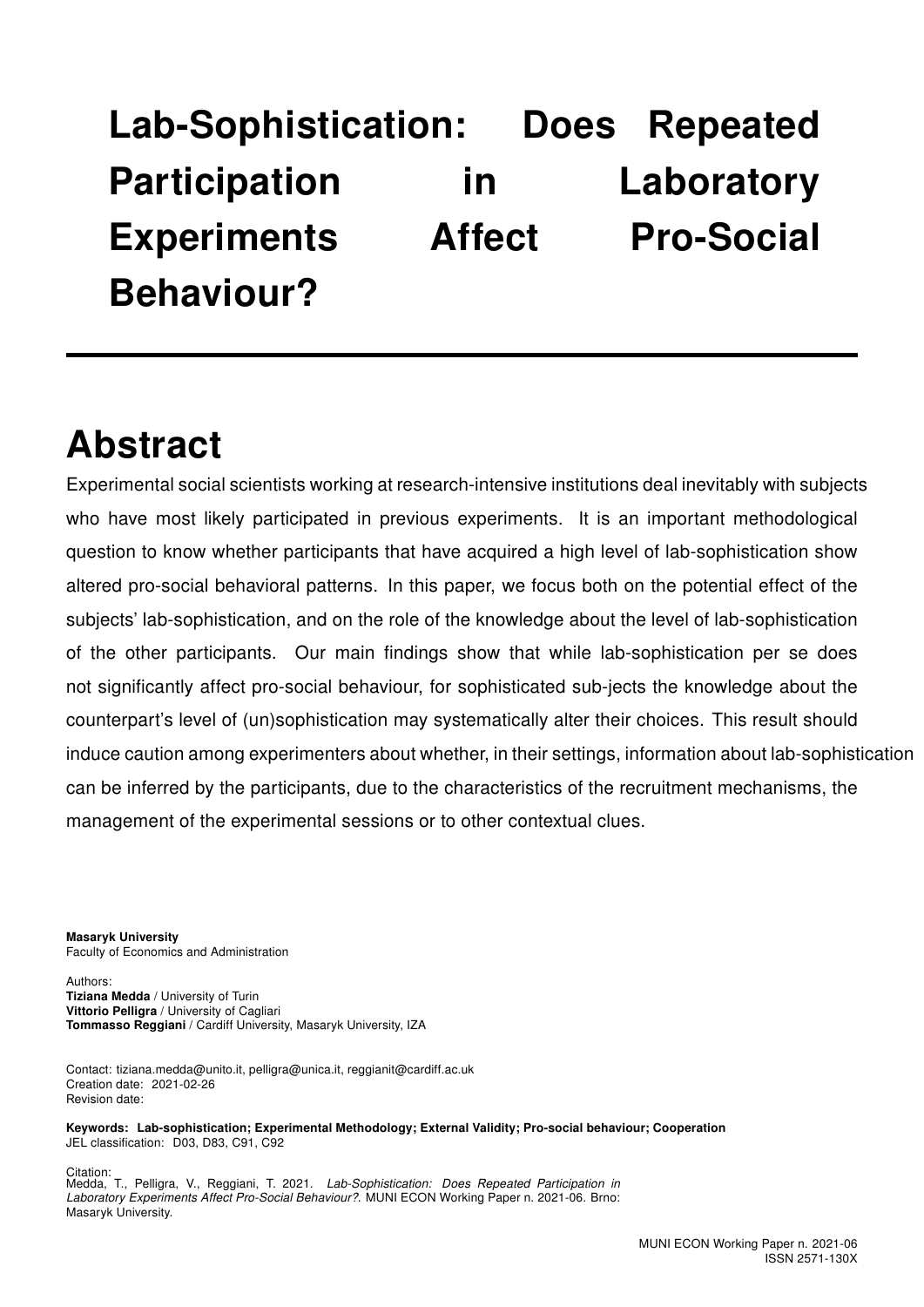### **Lab-Sophistication: Does Repeated Participation in Laboratory Experiments Affect Pro-Social Behaviour?**

Tiziana Medda \* Vittorio Pelligra† Tommaso Reggiani‡

February 23, 2020

#### **Abstract**

Experimental social scientists working at research-intensive institutions deal inevitably with subjects who have most likely participated in previous experiments. It is an important methodological question to know whether participants that have acquired a high level of lab-sophistication show altered pro-social behavioral patterns. In this paper, we focus both on the potential effect of the subjects' lab-sophistication, and on the role of the knowledge about the level of lab-sophistication of the other participants. Our main findings show that while lab-sophistication per se does not significantly affect pro-social behaviour, for sophisticated sub-jects the knowledge about the counterpart's level of (un)sophistication may systematically alter their choices. This result should induce caution among experimenters about whether, in their settings, information about labsophistication can be inferred by the participants, due to the characteristics of the recruitment mechanisms, the management of the experimental sessions or to other contextual clues.

**Keywords:** Lab-sophistication; Experimental Methodology; External Validity; Pro-social behaviour; Cooperation

**JEL Codes:** D03, D83, C91, C92.

Final version published in *GAMES – special issue on Pro-sociality and Cooperation*. Open access publication under the terms and conditions of the Creative Commons Attribution (CC BY) license.

Medda T, Pelligra V, Reggiani T. (2021). Lab-Sophistication: Does Repeated Participation in Laboratory Experiments Affect Pro-Social Behaviour? *Games*.12(1):18. https://doi.org/10.3390/g12010018

<sup>\*</sup> T. M.: University of Turin; tiziana.medda@unito.it

<sup>†</sup> V. P.: University of Cagliari, CRENoS; pelligra@unica.it

<sup>‡</sup> T. R.: Cardiff University, Masaryk University, IZA; reggianit@cardiff.ac.uk (Masaryk University - grant number MUNI/G/0985/2017)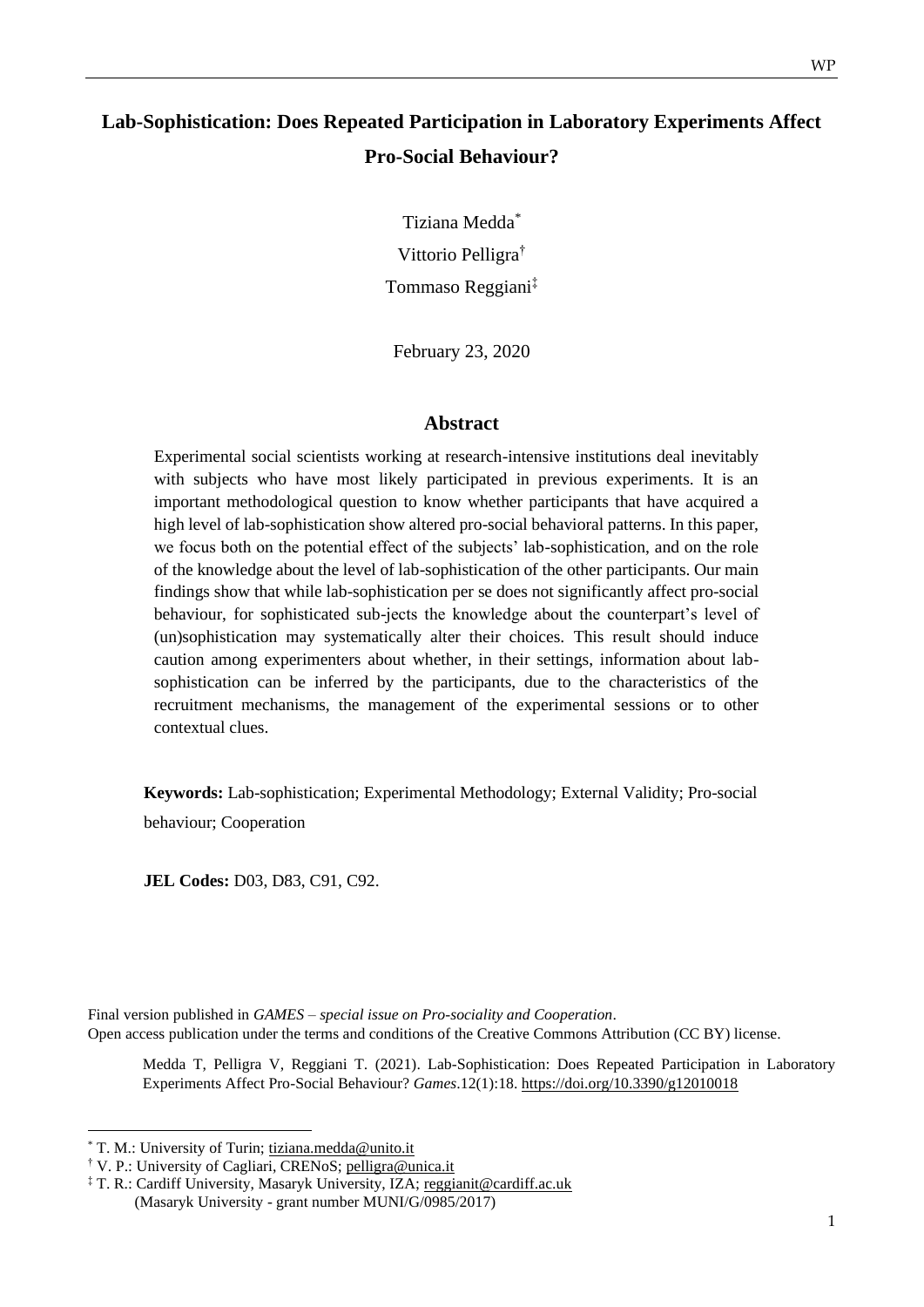#### **1. Introduction**

Since its first appearance, experimental analysis of economic behaviour has provoked sceptical reactions and criticism [1]. The methodological rigour has steadily increased among the community of experimentalists as an antidote to this criticism. In fact, "Just as we need to use clean test tubes in chemistry experiments, so we need to get the laboratory conditions right when testing economic theory" ([2], F17). One of the most critical conditions refers to the characteristics of the subjects with whom the experiments are run. They can, in fact, affect the generalizability of the experimental results in various ways [3, 4]. In particular, a potential weakness derives from the predominant use of students as experimental subjects. The extensive use of pools of students, in fact, may generate problems related to their intrinsic characteristics (the majority of them are "WEIRD" college students,<sup>1</sup> coming from western industrialized, rich and democratic countries<sup>2</sup>), but the voluntary basis of the enrolment process may also produce self-selection that in turn may lead to the formation of experimental pools with peculiar characteristics.<sup>3, 4</sup>

A further potential source of modification arises from the combined effect of "location" and "number": given the prevalent location of labs in university campuses<sup>5</sup> and the ever-increasing number of experiments run in each of these labs, students tend to accumulate game-specific and laboratory sophistication through repeated participation in experimental sessions [22].

We investigate whether familiarity with the laboratory context, "lab-sophistication", given by a long record of participations in laboratory-based studies, alters the subjects' behaviour in a set of experimental games used to capture pro-social behaviour.

More precisely, by lab-sophistication, we do not mean the experience accumulated in a specific game, but the general familiarity with the standard procedures that characterise laboratory sessions and the framing of the decision situation usually implemented in behavioural experiments [23, 24]. We examine whether having taken part in several experimental sessions - having gained familiarity with the lab context and certain knowledge about the working of an experimental session - generates systematic variations in the pro-social choices made by individuals.

To distinguish subjects in term of their lab-sophistication, we adopt the following criteria: The highly sophisticated subjects (H-types) are subjects with 15 or more participations in lab experiments; the unsophisticated subjects with low laboratory context familiarity (L-types) are those whose number of participations in experiments is between 1 and 5.

Moreover, we explore a closely related issue: whether knowledge about the counterpart's labsophistication plays a systematic role in shaping the behaviour of experimental subjects in simple games focusing on cooperation and pro-sociality. Even though experimenters do not provide explicitly information about the lab-sophistication of their participants neither before nor during the experiment, due to peculiarities of the recruiting system (e.g., small pool) or the management of the experimental sessions (e.g., waiting times outside the lab and socialization of the participants), it cannot be excluded that subjects infer lab-sophistication level of other subjects.

 $1$  See [5-15].

 $^{2}[16]$ .

<sup>3</sup> See [17-20], among others.

<sup>&</sup>lt;sup>4</sup> Guillen et al. [21] show how males and well performing subjects (in monetary terms) are more likely to return in lab and this may introduce a bias to the conclusions derived from observing their behavior.

<sup>5</sup> According to a list drafted by the Laboratoire d'Économie Expérimentale de Nice, only two out of 166 experimentaleconomics labs in the world are not located on a university campus, and only one is independent and not related to academic activities (https://orsee.unice.fr/public/labs.php/, last accessed on 5 March 2020).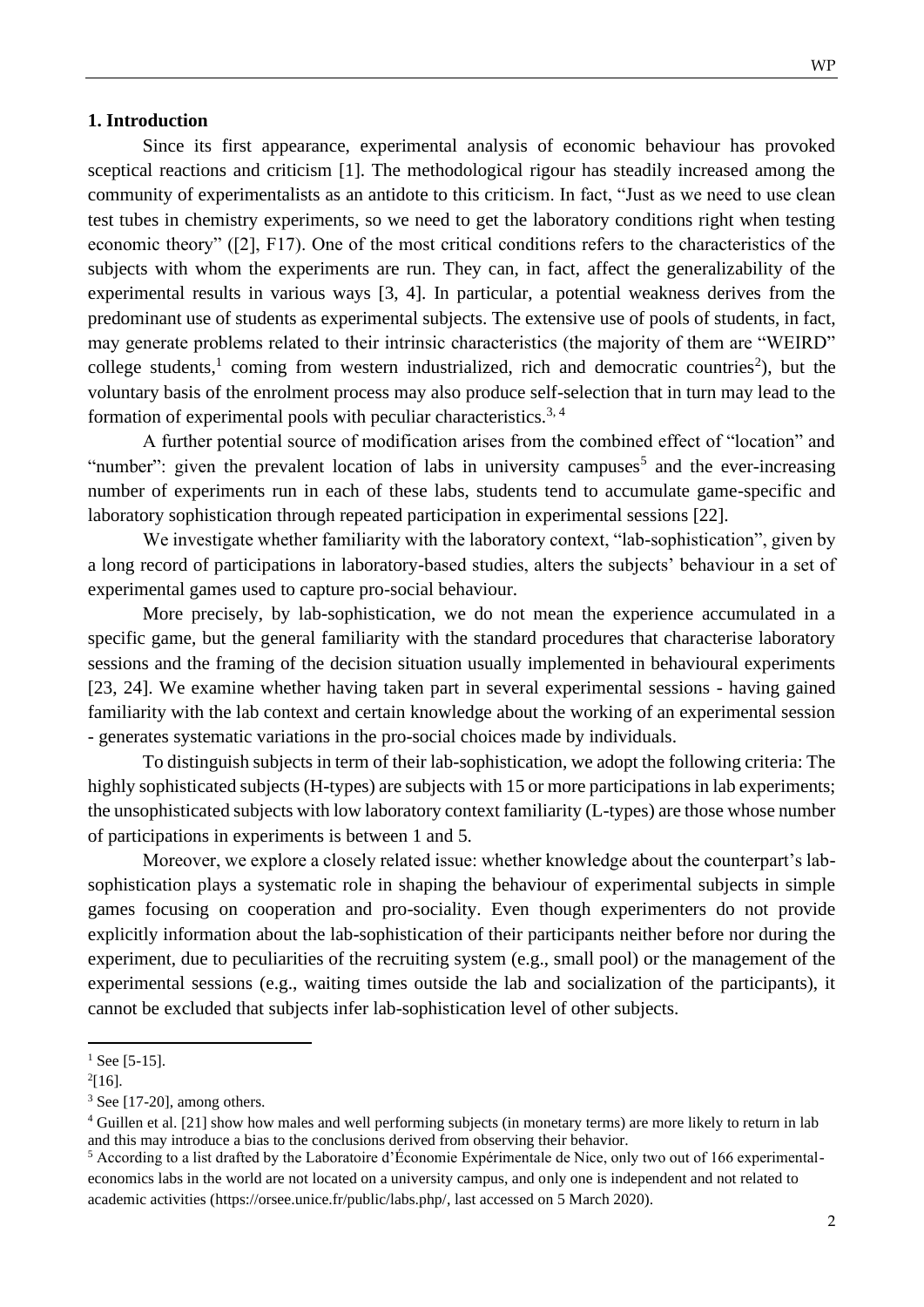In this context becomes crucial to ask whether the knowledge about the other players' level of lab-sophistication potentially plays a role in modifying subjects' choices. Does knowing that the player with whom you are interacting is a lab-sophisticated (lab-unsophisticated) player affect your choices? And if you are a lab-sophisticated (lab-unsophisticated) player, does the knowledge that the player with whom you are interacting is a lab-sophisticated (lab-unsophisticated) player affect your choices?

Thus, in this paper we focus on the role of subjects' lab-sophistication and on its consequences on pro-social behaviour.

Our results show that, while lab-sophistication *per se* does not significantly affect the behaviour of participants, information about the counterpart's level of lab-sophistication may systematically alter the choices of those, among the participants, that are already lab-sophisticated, especially in the situations like the ultimatum game and the trust game. We do not have a theoretical explanation for this phenomenon which, however, we think represents an important practical and methodological element that needs to be considered when i) recruiting subjects [25], ii) designing, iii) running a lab experiment, iv) and when interpreting or assessing its conclusions.

The remainder of the paper is organised as follows. In Section 2 we provide a brief overview of the literature and outline our contribution with respect to the studies that most closely relates to the present paper. In Section 3, the experimental design and procedures are described. In Section 4, the testable hypotheses are derived. Section 5 describes the statistical analyses and the main results. Section 6 concludes.

#### **2. Related literature**

The need to clarify the role of laboratory experience in economic experiments has given rise, in the last few decades, to a small, but growing, stream of studies: Harrison et al. [26] and Benson and Faminov [27] discuss IO experiments; Marwell and Ames [28], Isaac et al. [29] and Bolton [30] focus on bargaining-game experiments; and, more recently, Matthey and Regner [31], Capraro and Cococcioni [32], Xue et al. [33], Benndorf et al. [34] and Conte et al. [35] have published on this subject.

Among the more recent contributions, Conte et al. [35] focus on a public good game and show that subjects' contribution behaviour is affected by the number of previous participations. However, the effect is stronger if subjects have gained such experience taking part in experiments involving the same typology of game compared to the experience gained in experiments implementing different games. Focusing on cooperation in one-shot interaction, Capraro and Cococcioni [32] analyse the history-dependent dynamic process. Authors run a standard two-person Prisoner's Dilemma in which participants are randomly assigned to either of two conditions: (i) Time pressure condition, which measures intuitive cooperation, and (ii) time delay condition, which measures deliberate cooperation. They report that promoting intuition versus deliberation, has no effect on cooperative behaviour among inexperienced subjects playing in a non-cooperative setting, and that experienced subjects cooperate more than inexperienced subjects, but only under time pressure.

Xue et al. [33] test whether participants with greater experience in experiments will have higher maximization rates in prepayment treatments. Their results show that, individuals who participated in many economics experiments, do not choose differently to those who are novices.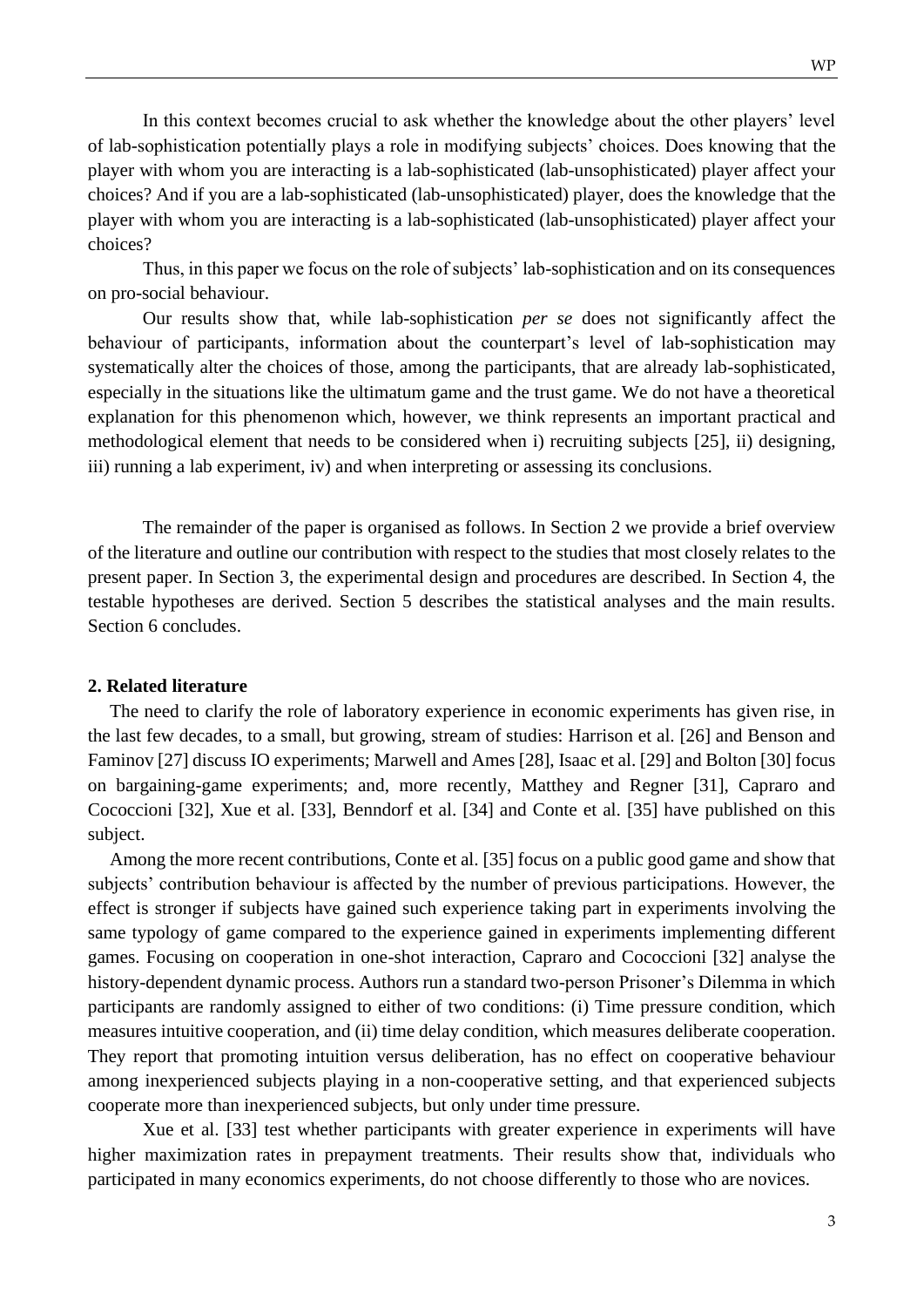Matthey and Regner [31] and Benndorf et al. [34] provide the two contributions that are closely related to ours. In the former, the authors consider data from three different studies involving 'allocation games'; their results show that subjects with a higher number of participations tend to be less generous, but this holds true only for participation in experiments with similar tasks.

Benndorf et al. [34] main result is a null result, as they find no 'experience effect' for all the games they consider, with the exception of the trust game, where they observe less trust and trustworthiness from the experienced participants. Moreover, they find a moderate, but significant, 'recruitment bias', in that experienced subjects tend to sign up for sessions more often than inexperienced ones.

Our study contributes to the existing literature in several ways: first, we do not restrict our scope to the effect of 'game-specific experience', as in [31, 35]; we, in the contrary, consider a multidimensional set of games to explore the broader effect generated by 'lab-sophistication' intended as a certain degree of familiarity with laboratory's procedures and settings. Second, our contribution differs from the previous ones, as far as the quantitative definition of 'experience' is concerned. We denote, in fact, the subjects in our pool as lab-sophisticated only if they have a considerably large number of lab participations (at least fifteen). Matthey and Regner [31] consider subjects with at most thirteen participations; Conte et al. [35] define as 'experienced', subjects with, on average, 2.2 participations in public-goods game and, 5.2 participations in experiments involving different games. The paper by Benndorf et al. [34] is, in this respect, the closest to ours, as they consider 'experienced' subjects with at least ten participations.

However, the most important difference between our study and the previous ones concerns the role of information. From a methodological point of view this is a relevant issue every time we study strategic interactions.

#### **3**. **Experimental Design and Procedures**

Our main goal is twofold. First, we investigate the effect of high versus low level of labsophistication in decision-making experiments: we do this considering a set of simple experimental games where fairness and reciprocity principles are concerned. Secondly, we study the effect of the information about the counterpart's lab-sophistication level on players' choices.

Exploiting data stored in the ORSEE recruitment system [36] of the University of Cologne, we recruited, by design, participants with a very different number of participations in previous experiments. We consider as lab-sophisticated subjects (**H-types**) individuals with at least 15 previous participations in experiments, and as lab-unsophisticated subjects (**L-types**) individuals with 1 to 5 participations.<sup>6</sup> These two pools have been chosen in order to assure (i) an adequate number of subjects in each group and (ii) a sharp difference in the level of individual laboratory sophistication between the two groups.

In our first experimental condition (**C1**), each participant is asked to make her decisions in four standard experimental games, without receiving any information about the level of lab-

<sup>6</sup> We excluded from the recruiting phase the cluster of registered subjects having 0 participations simply because in relative terms this group represents the less populated one (with the seasonal exception represented by the period in which freshers start their courses).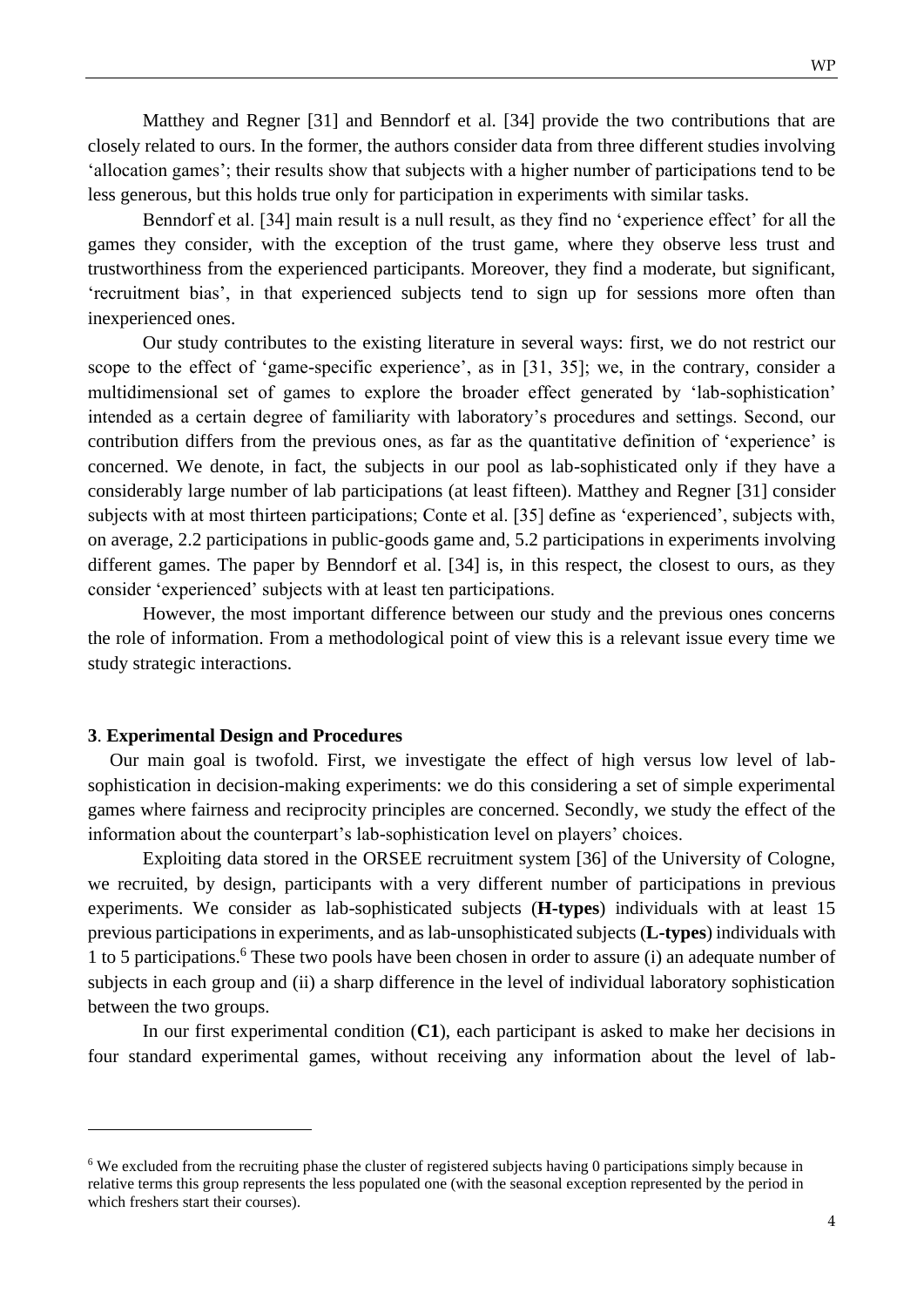sophistication of the counterpart<sup>7</sup> with whom she is randomly matched. Here we investigate the effect of having acquired high lab-sophistication (H-types) vs. low lab-sophistication (L-types), merely through repeated participations.

Moreover, we consider a within-subject design<sup>8</sup> in which, in each session, each subject plays the same four standard games faced in C1, under the following conditions:

*Condition 2 (C2):* each participant is asked to make decisions in the four games knowing that she is now randomly re-matched with a different subject having the same level of lab-sophistication: H-type vs. H-type / L-type vs. L-type;

*Condition 3 (C3):* each participant is asked to make decisions in the four games knowing that she is now randomly re-matched with a different subject (with respect to C1 and C2) having a different level of lab-sophistication: H-type vs. L-type / L-type vs. H-type (see Table 1).

The baseline condition **C1** was always played as the first in all six sessions, while the ordering of the other two experimental conditions was randomized.<sup>9</sup> In C1, subjects were randomly paired and no further information was given to them. In **C2** and **C3**, we revealed the following information in the instructions:

**C2**: for H-type [L-type]: "…in this situation, you will face a different counterpart who has a HIGH [LOW] level of experience. That is, a subject who has participated in many [in few] experiments";

**C3**: for H-type [L-type]: "…in this situation, you will face a different counterpart who has a LOW [HIGH] level of experience. That is, a subject who has participated in few [in many] experiments".

Each session, by design, was balanced in terms of the number of H and L types. While in **C1**, types were paired randomly, in **C2** and **C3** we used the ad-hoc assortative matching rule, randomly pairing, within the same session, **H** (L) with **H** (L) or **H** (L) with **L** (H), respectively, according to the specific condition.

 $<sup>7</sup>$  In the debriefing questionnaire, we asked to self-report about the number of experiments in which subjects had already</sup> participated in the past. The correlation between this self-reported measure and the actual record provided by ORSEE is 0.89. This shows how subjects are quite aware about their own individual level of lab-sophistication.

 $8$  In our framework, the within-subject design entailed a substantial boost in terms of statistical power [37].

<sup>9</sup> The randomization of C2 and C3 was important to enhance the robustness of our within-subject design [37] and the minimization of potential cognitive experimental demand effect [38].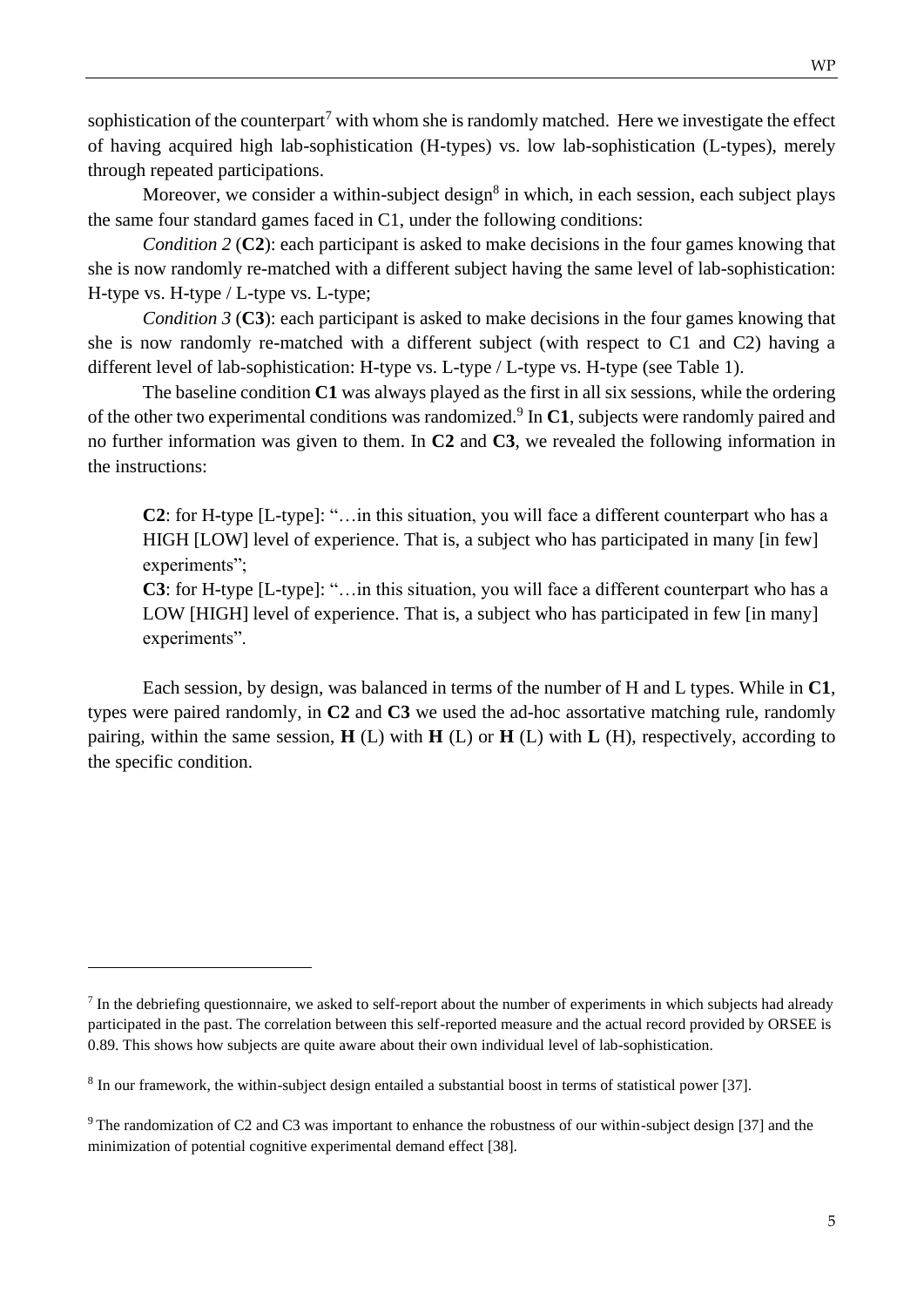| <b>Treatments</b> | <b>Matching Rule</b> | <b>Information</b> |  |
|-------------------|----------------------|--------------------|--|
| C1                | Random               | No information     |  |
|                   | H vs H               |                    |  |
| C <sub>2</sub>    | &                    | Information        |  |
|                   | L vs L               |                    |  |
|                   | H vs L               |                    |  |
| C <sub>3</sub>    | &                    | Information        |  |
|                   | L vs H               |                    |  |

**Table 1.** Experimental Design

We considered the following four games: Dictator Game, Ultimatum Game, Trust Game and Prisoner's Dilemma Game<sup>10</sup>. In the first three asymmetric games, all the subjects played both role A (dictator/proposer/trustor) and role B (receiver/responder/trustee) in a strategy-method fashion, and subsequent stages were not announced in advance. As in [34], the games are played in a fixed sequence.<sup>11</sup> At the end of each experimental session, only one experimental condition, one game, one decision and one role for each player (when considering the dictator game, ultimatum game and trust game) were randomly selected and matched with their counterpart. Both players were paid in cash accordingly.

All subjects received 2.50 Euros as a show-up fee and got an average experimental payment of 7.50 Euros for a 45-minute lab session, including post-experimental surveys and debriefing. The exchange rate between ECU and Euros was 6 ECU=1 Euro. Six experimental sessions were conducted at the University of Cologne.<sup>12</sup> The experimental protocol was implemented using the Bonn Experiment System [39]. No feedback or results were received by participants before the end of the session.

#### **4. Testable Hypotheses**

According to [22], the subjects' behaviour changes over time as they get used to the experimental setting. This fact represents an issue both in terms of *intra-session* learning and *intersessions* familiarity and experience accumulation. As far as it regards intra-session learning, Binmore and Shaked [40] observe how the fact of getting used to the experimental setting leads the subjects to converge to behavioural patterns that are closer to the 'homo economicus' ones. Instead, Ding and Schotter [41] demonstrate how behaviour evolves via social learning and may diverge dramatically from that envisioned by the designer: experience with an incentive-compatible mechanism may not foster truthful revelation if that experience is achieved via social learning. Nevertheless, it is not clear

<sup>&</sup>lt;sup>10</sup> The tasks are provided in the Appendix A.

<sup>&</sup>lt;sup>11</sup> The logical sequence "Dictator Game  $\rightarrow$  Ultimatum Game  $\rightarrow$  Trust Game", moving from the baseline case (DG) to the more complicated (TG) interaction, is implemented in order to favour the comprehension of the games and to avoid confusion. The Prisoner's Dilemma game is placed at the end of the sequence in order to reduce the priming effect and because of the different nature of its dynamics.

 $12$  The instructions are provided in the Appendix B.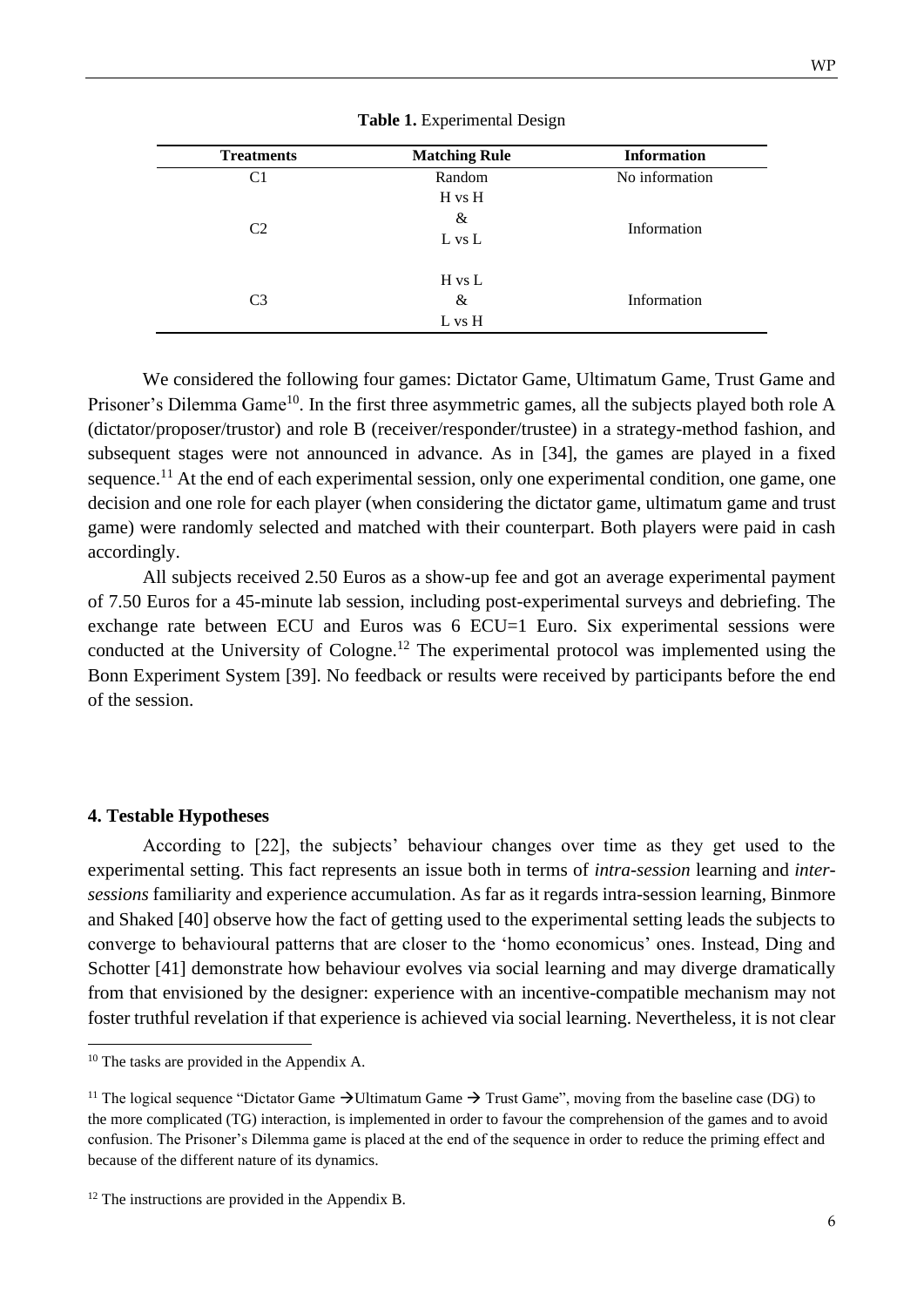whether this is also the case for inter-sessions sophistication. Matthey and Regner [31] and Benndorf et al. [34] follow the same line in devising their hypothesis. From the conjecture that lab-sophisticated players are more inclined to play equilibrium strategies than lab-unsophisticated ones, and given our focus on fairness and reciprocity, we can derive the following general hypotheses:

**General Hypotheses:** Highly lab-sophisticated are more likely to play the payoff-maximizing strategies than low lab-sophisticated ones. That means that we should observe the following for high lab-sophisticated players compared to low lab-sophisticated players<sup>13</sup>: a) a smaller offer in the Dictator Game; b) a smaller average offer and a lower minimum acceptable offer (MAO) in the Ultimatum Games; c) a smaller average trust rate and a smaller average level of trustworthiness in the Trust Game; and, finally, d) a higher defection rate in the Prisoner's Dilemma Game.

In testing these general hypotheses, we look separately at two possible channels of influence: sophistication and information. The "pure effect of lab-sophistication" is considered by comparing the behaviour of subjects with high and low lab-sophistication when they have no explicit information about their own and their counterpart's level of sophistication. The "pure effect of information", on the contrary, is considered by looking at changes in behaviour, given the same or different level of sophistication, when information is provided.

Given our experimental design, the analysis is structured as follows:

The "pure effect of lab-sophistication" is detected by comparing H-types and L-types in **C1** condition, where each participant is asked to make her decisions without receiving any information about the level of laboratory sophistication of the counterpart;

The "pure effect of information" becomes apparent when we compare the behaviour of one subject (e.g. H-type) when she is not informed about the type of the opponent (**C1**) vs. the behaviour of the very same subject when matched with an opponent of the same type (H-type in **C2** condition), or when she is matched with a different type (L-type in **C3** condition).

#### **5. Results**

In Table 2, we summarize the characteristics of the participants. We recruited 134 subjects (77 females and 57 males), with an average age of 25 and, balanced for the level of laboratory sophistication: 67 H-type subjects (min. 15, max. 86 previous participations in experiments, avg. 31) and 67 L-type subjects (min. 1, max. 5 previous participations in experiments, avg. 3). Our conventional sample size was set before any data analysis. Descriptive statistics show that, apart from the degree of laboratory sophistication, the two pools are fairly homogeneous.

<sup>&</sup>lt;sup>13</sup> The following specific predictions are implied by the assumptions of selfish preferences and their being common knowledge.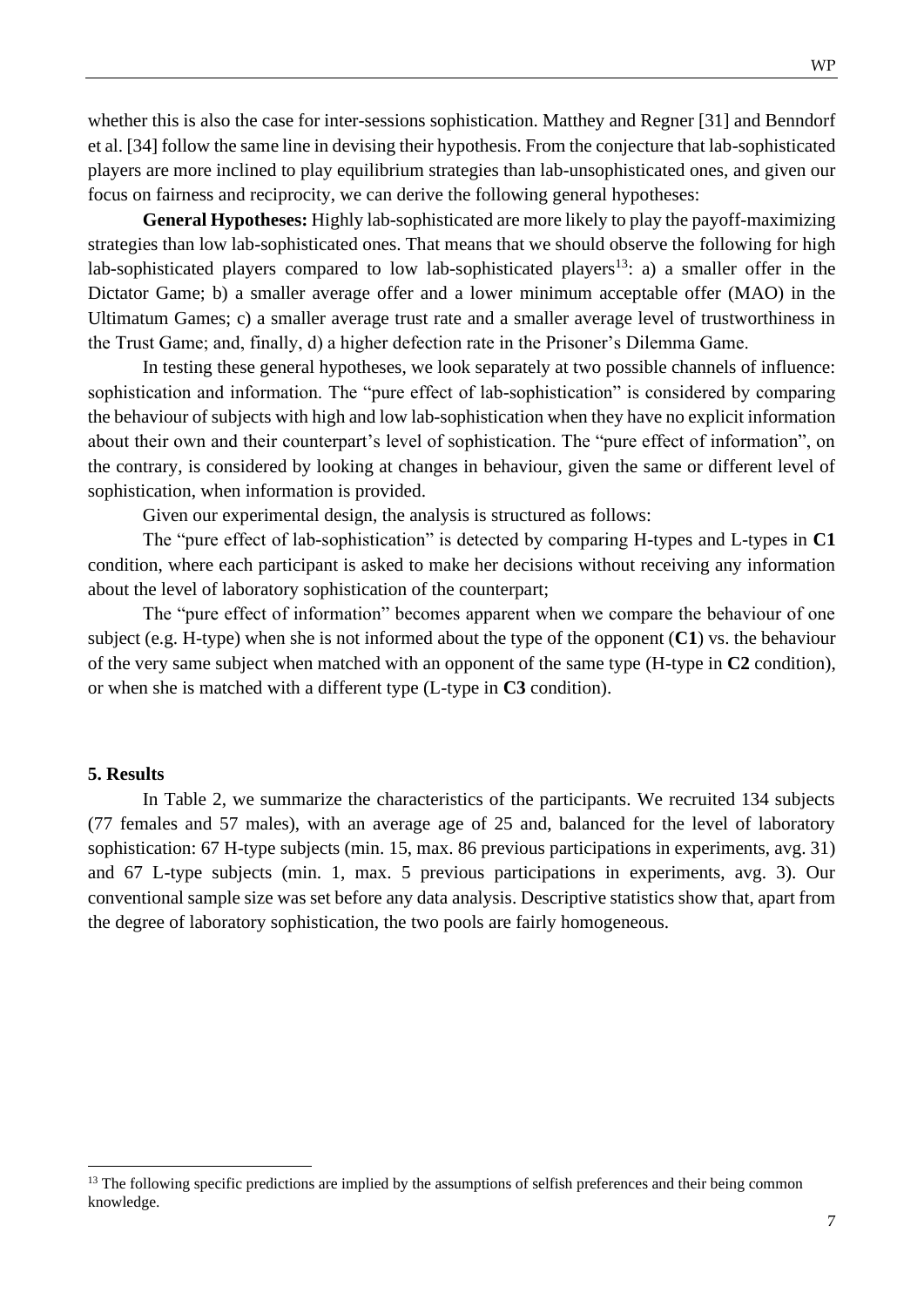|                                     | H types    | L types    | delta: $\Delta$ (H-L) |
|-------------------------------------|------------|------------|-----------------------|
| <b>Characteristics</b>              | $(n = 67)$ | $(n = 67)$ | P-value               |
|                                     | $(n = 67)$ | $(n = 67)$ | P-value               |
| Female, #                           | 37         | 40         |                       |
| (% )                                | $(55.2\%)$ | (59.7%)    | 0.60                  |
| Age, mean                           | 25.7       | 24.1       |                       |
| $(min-max)$                         | $(19-60)$  | $(18-65)$  | 0.14                  |
| Behavioural<br>Economics classes, # | 12         | 11         | 0.82                  |
| (% )                                | (18%)      | $(16.4\%)$ |                       |
| <b>Games Theory</b><br>classes, #   | 23         | 18         | 0.35                  |
| (% )                                | (34.4 %)   | (26.9%)    |                       |

**Table 2.** Balance of the Two Experimental Groups.

#### *5.1. Lab-sophistication Effect*

In the baseline condition (**C1**), players have no information about the lab-sophistication level of the counterpart. This experimental condition allows us to address our first question about the hypothesis of higher selfishness in H-type subjects with respect to L-type subjects.

Table 3 reports plain average outcomes by lab-sophistication level for the different games. In all the games, average outcomes generated by H-types and L-types look quite aligned and no systematic differences can be detected. The battery of between-subject non-parametric tests systematically fails in rejecting the null hypotheses of equality of means by level of sophistication (see Figures 1.a-f**)**.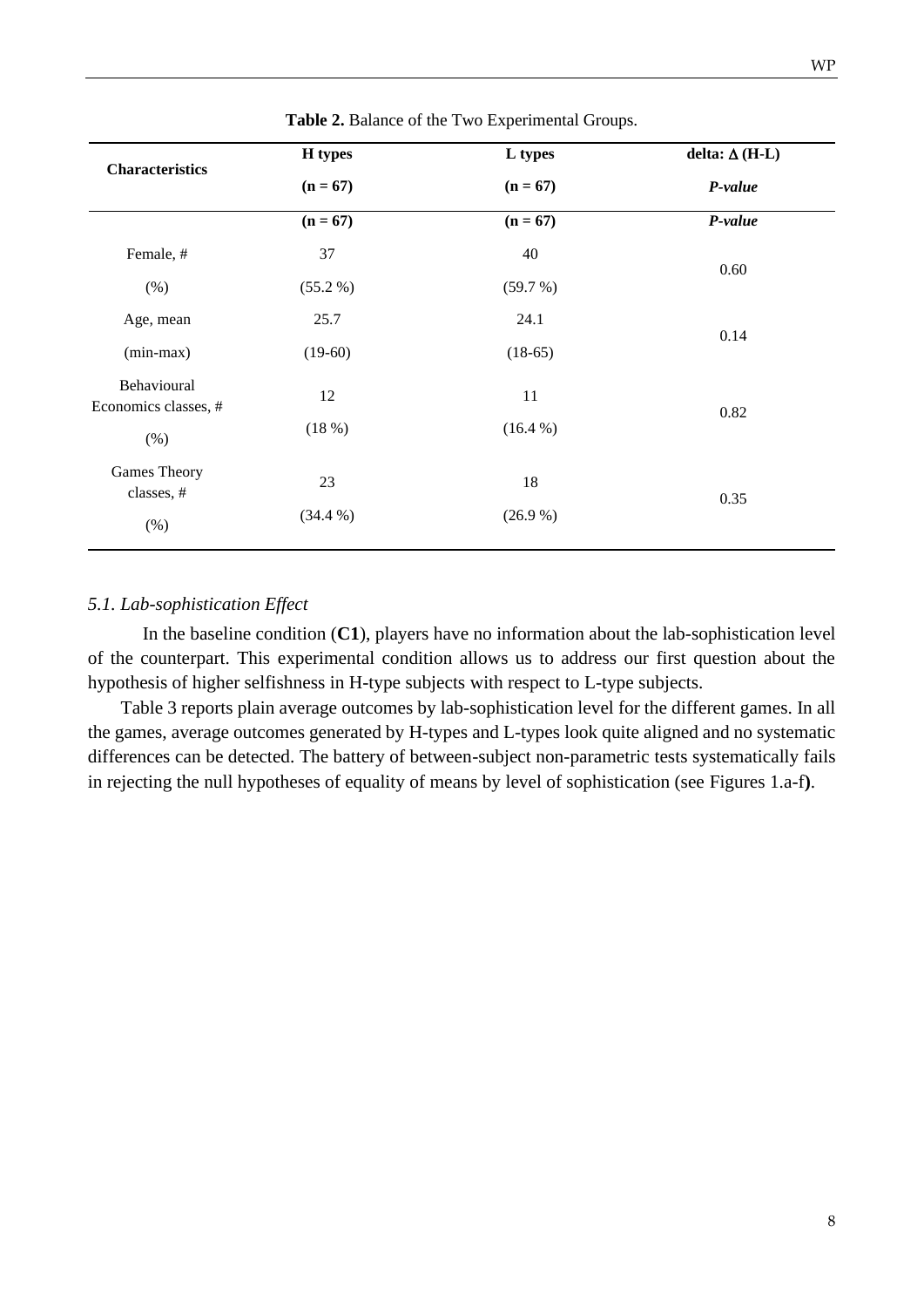| <b>Games</b>                 | Subjects type | <b>Mean</b> | <b>Std. Dev</b> | <b>Median</b> | Min              | <b>Max</b>       | $MWU-Z$  | p-value |
|------------------------------|---------------|-------------|-----------------|---------------|------------------|------------------|----------|---------|
| Dictator<br>Game             | H-type        | 27.5        | 22.6            | 30            | $\mathbf{0}$     | 80               |          |         |
|                              |               | L-type      | 31.1            | 20.6          | 40               | $\boldsymbol{0}$ | 60       | 0.815   |
| Ultimatum                    | H-type        | 39.6        | 10.4            | 40            | 10               | 60               |          |         |
| Game                         | L-type        | 37.9        | 10.4            | 40            | $\boldsymbol{0}$ | 100              | $-0.755$ | 0.450   |
| Proposer                     |               |             |                 |               |                  |                  |          |         |
| Ultimatum                    | H-type        | 29.3        | 13.9            | 30            | $\mathbf{0}$     | 50               |          |         |
| Game MAO<br>Responder        | L-type        |             | 14.7            | 30            | $\boldsymbol{0}$ | 50               | $-1.022$ | 0.307   |
| <b>Trust Game</b>            | H-type        | 23.6        | 16.2            | 20            | $\mathbf{0}$     | 50               |          | 0.344   |
| Trustor                      | L-type        | 21.3        | 16.6            | 20            | $\boldsymbol{0}$ | 50               | $-0.946$ |         |
| <b>Trust Game</b>            |               |             |                 |               |                  |                  |          |         |
| Trustee<br><i>Individual</i> | H-type        | 21.7        | 14.0            | 26            | $\overline{0}$   | 40               | 1.072    | 0.283   |
| average<br>return            | L-type        | 24.4        | 13.4            | 29            | $\boldsymbol{0}$ | 45               |          |         |

**Table 3.** Summary and Results (all games by sophistication levels – C1).

*Notes*: Columns (8) and (9) are the results of a Wilcoxon-Mann-Whitney Nonparametric test.

| Games      | Subjects /<br><b>Type</b> | <b>Defection</b><br><b>Share</b> | <b>Std. Dev</b> | <b>Median</b> | Min | Max | $\mathrm{X}^2$ | p-value |
|------------|---------------------------|----------------------------------|-----------------|---------------|-----|-----|----------------|---------|
| Prisoner's | H-type                    | 0.57                             | 0.5             |               |     |     |                |         |
| Dilemma    | L-type                    | 0.63                             | 0.49            |               |     |     | 0.496          | 0.481   |

*Notes: Columns (8) and (9) are the results of Chi-square test, Pearson chi2(1).*





Figure 1.a: Dictator Game Figure 1.b: Prisoner's Dilemma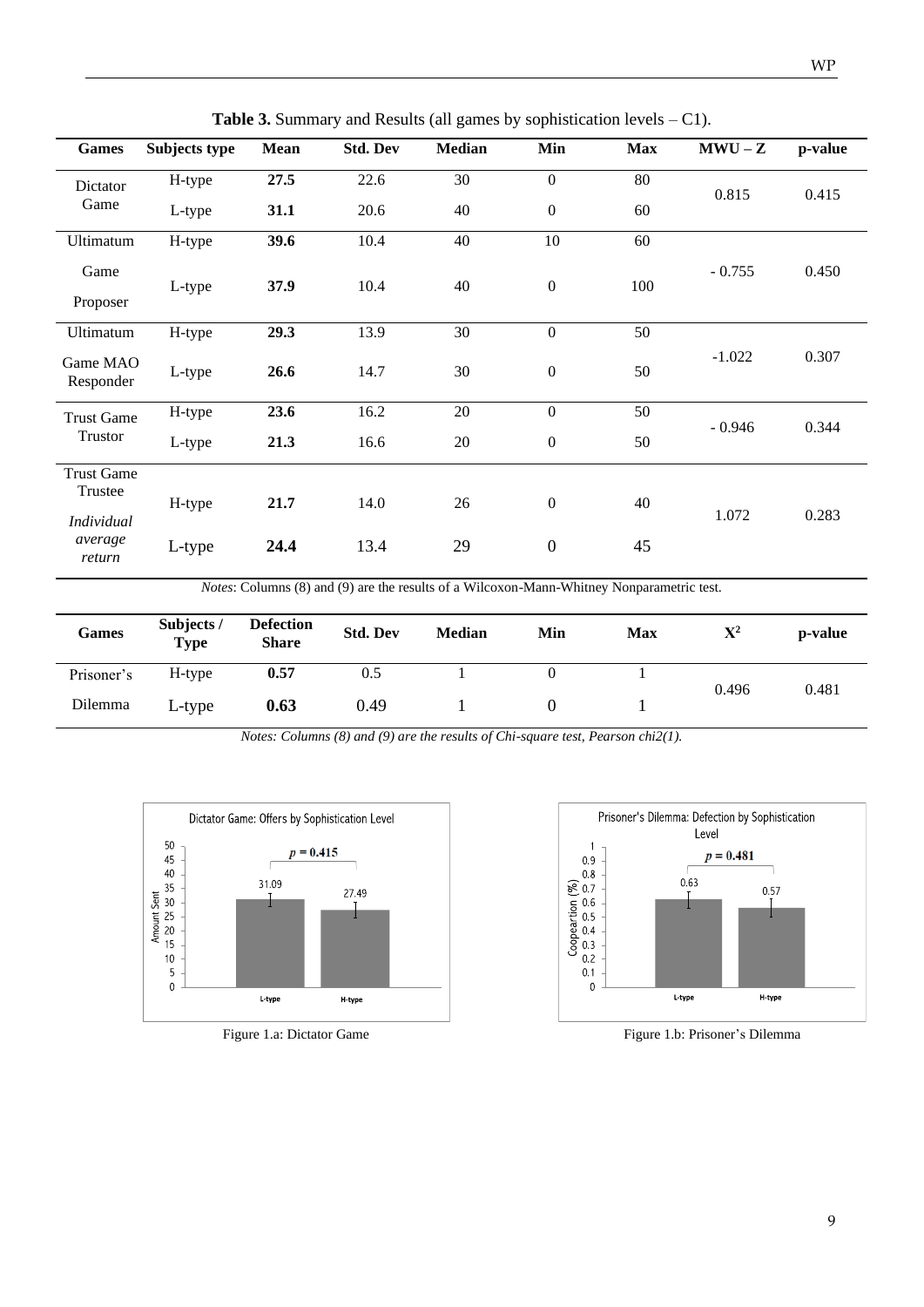

Figure 1.c: Ultimatum Game (Proposer) Figure 1.d: Ultimatum Game (Responder)





**Figure 1. a-f**. Choices in the Four Games by Sophistication Levels.

Table 4 goes one step further. It reports OLS regressions, allowing for a more comprehensive parametric analysis. In this second analytical assessment, all the outcomes under C1 are regressed – in a between-subjects fashion – on a dummy variable, named **H-dummy**, that identifies subjects with a high level of lab-sophistication. This coefficient informs us about the different behaviour of H-type subjects compared to L-types ones captured in the constant term.<sup>14</sup> We further take into account a battery of covariates including risk attitude, exposition to experimental/behavioural economics or game theory classes, gender, age, as well as more conventional controls, like monthly budget<sup>15</sup> and nationality.<sup>16</sup>

<sup>&</sup>lt;sup>14</sup> While the size of the estimates associated with L-type (constant terms) and H-dummy coefficients does not quite match the absolute level of the corresponding averages reported in Table 4, due to partial effects captured by the control variables, from a qualitative perspective plain averages and parametric estimates are compatible.

<sup>&</sup>lt;sup>15</sup> Dummy variables for different budget ranges: i) 0-300 €; ii) 301-1,000 €; iii) 1,501-2,000 €; iv) more than 2,001 €.

 $16$  Dummy variable =1 if non-German.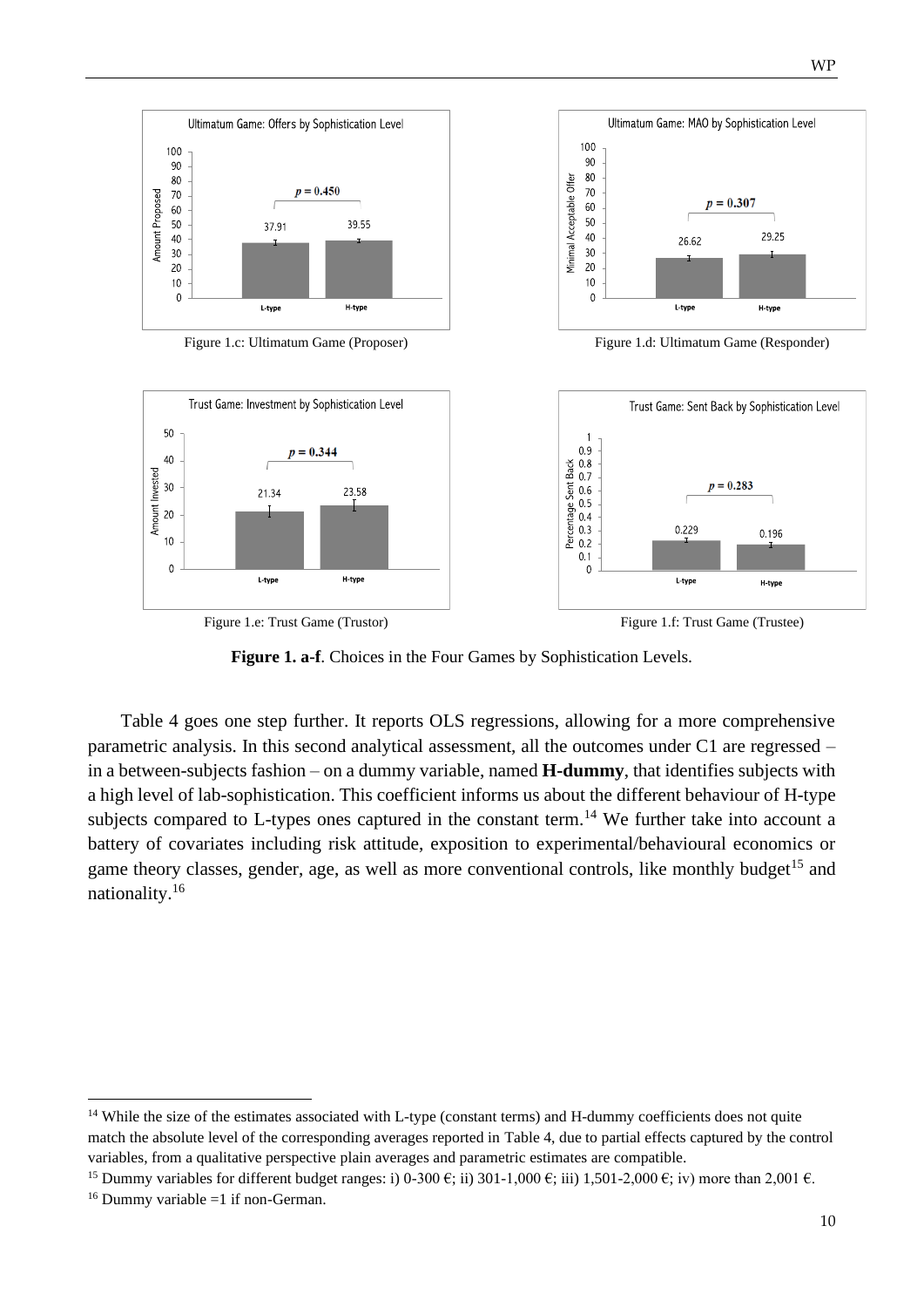|                   | (1)        | (2)             | (3)          | (4)       | (5)           | (6)        |
|-------------------|------------|-----------------|--------------|-----------|---------------|------------|
| outcome           | <b>DG</b>  | <b>UG_roleA</b> | MAO_UG_roleB | TG_roleA  | TG_mean_roleB | <b>PD</b>  |
|                   |            |                 |              |           |               |            |
| H-dummy           | $-3.789$   | 2.041           | 3.378        | 3.145     | $-3.485$      | $-0.078$   |
|                   | (3.886)    | (2.302)         | (2.543)      | (2.904)   | (2.523)       | (0.090)    |
| risk_attitude     | $-1.123**$ | $-0.755**$      | 0.442        | 0.264     | $-0.352$      | $-0.011$   |
|                   | (0.509)    | (0.301)         | (0.335)      | (0.380)   | (0.330)       | (0.012)    |
| exp_class         | $-1.785$   | 1.142           | 6.347*       | $-6.284$  | 0.648         | $-0.166$   |
|                   | (5.485)    | (3.248)         | (3.566)      | (4.099)   | (3.561)       | (0.127)    |
| game_class        | $-2.006$   | $-1.337$        | 1.065        | 1.507     | 0.547         | 0.064      |
|                   | (4.603)    | (2.726)         | (3.001)      | (3.440)   | (2.988)       | (0.107)    |
| male              | $-6.928*$  | 4.277*          | 3.899        | 8.051***  | 1.049         | 0.053      |
|                   | (3.943)    | (2.335)         | (2.600)      | (2.947)   | (2.560)       | (0.091)    |
| age               | $-0.127$   | 0.055           | 0.038        | $-0.489*$ | 0.338         | $-0.001$   |
|                   | (0.367)    | (0.217)         | (0.239)      | (0.274)   | (0.238)       | (0.009)    |
| controls          | yes        | yes             | yes          | yes       | yes           | yes        |
| constant (L-type) | 41.359***  | 39.993***       | 16.881**     | 30.437*** | 18.816***     | $0.887***$ |
|                   | (10.431)   | (6.178)         | (6.772)      | (7.796)   | (6.772)       | (0.242)    |
| Obs.              | 134        | 134             | 134          | 134       | 134           | 134        |
| R-squared         | 0.109      | 0.139           | 0.145        | 0.136     | 0.049         | 0.081      |

**Table 4.** Sophistication Effect (parametric analysis).

Significance levels: ∗ p< 0.10; ∗∗ p < 0.05; ∗∗∗ p < 0.01. Standard deviations reported in parenthesis.

In Column (1), dictator-game allocations are analyzed. The coefficient of H-dummy is not statistically significant at any conventional level. High-type dictators do not implement more greedy allocations compared to Low-type dictators. The allocation is marginally lower for males and partially affected by the individual degree of risk aversion.

Column (2) addresses ultimatum-game offers (role A). H-type proposers turn out to be neither more generous nor more selfish than the L-type ones. As for the dictators' allocations, ultimatum proposals are marginally affected by risk attitude, and at the same time marginally larger for male subjects. As far as it concerns the minimal acceptable offer (MAO) for ultimatum-game receivers (role B), the same tendency is confirmed (see Column [3]).

Column (4) focuses on trust-game offers (role A). Also in this case, H-type subjects show a behavioural pattern that is comparable with the one exhibited by L-type subjects. Trust appears to be significantly higher in males and marginally negatively affected by age.

The same result is confirmed when the behaviour of trustees (role B) is addressed. In Column (5), the outcome is represented by the mean amount returned by responders and, it is computed at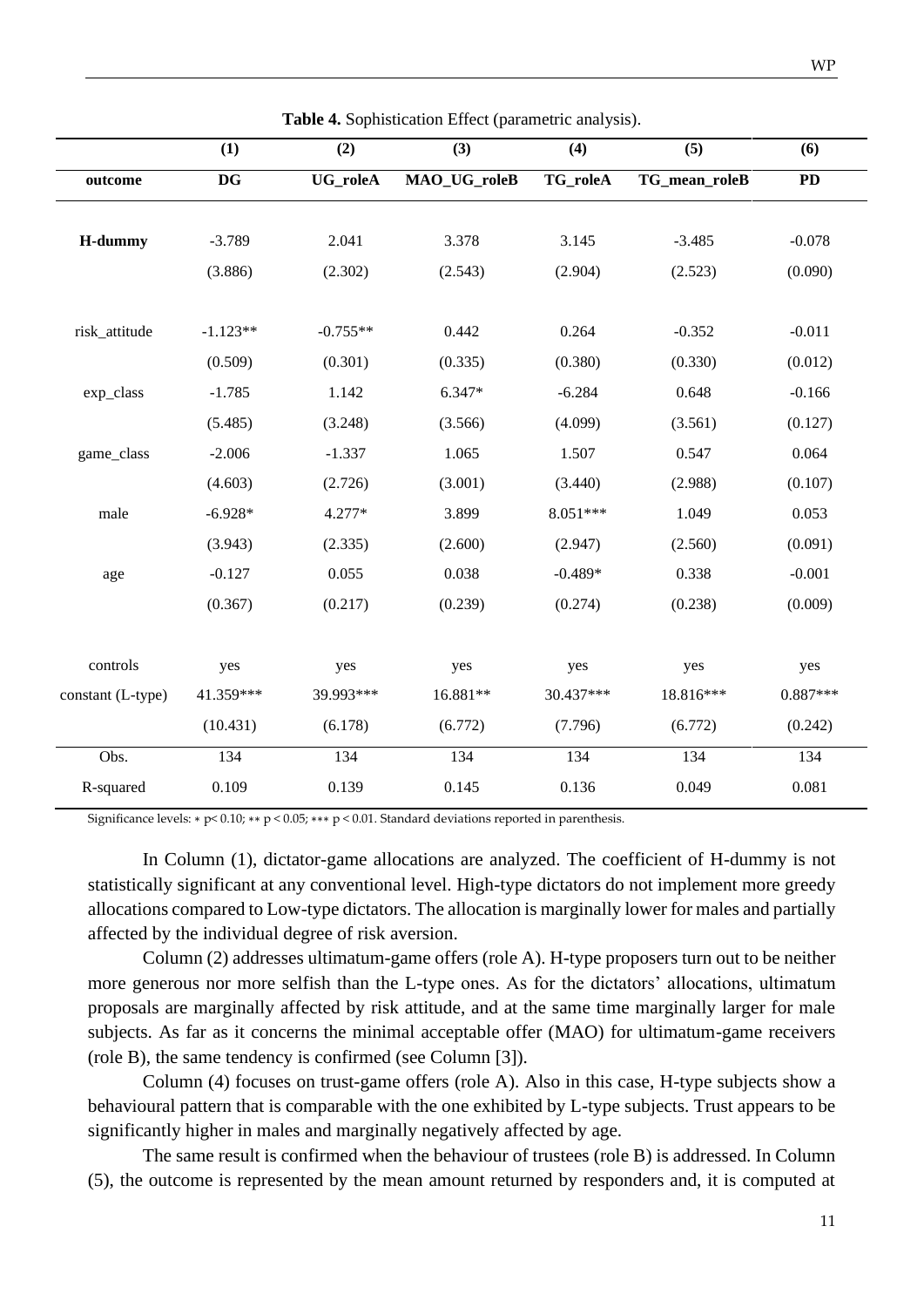individual level, averaging the trustees' multiple responses under the different trust profiles (strategy method). As for the previous outcomes, it is not possible to detect any significant difference in the estimated return rates of the two different populations; this indicates the absence of any differential effect due to a higher level of lab-sophistication.

Column (6) analyses prisoner's dilemma strategies, implementing a linear probability model. L-type subjects defect in the majority of the cases (constant term), and the H-dummy variable does not prove statistically significant difference between the two subjects' population.

The general behavioural pattern that emerges from this first analysis proves to be quite consistent across the six different archetypal interactions: H-type subjects do not prove to be systematically more selfish than L-type subjects. A high individual level of experimental labsophistication per se does not systematically push subjects towards more selfish choices.

#### *5.2. Information Effect*

Exploiting within-subject outcome variations, we now focus on how individual behaviour changes when information about the type of the opponent is revealed. In order to do that, we contrast the outcome observed under the two further experimental manipulations, **C2** and **C3**, against the baseline outcome observed under **C1**, where the sophistication level of the opponent in unknown.

Table 5 reports GLS regressions with random effects at subject level, as we are now addressing within-subject outcome variations (see [42]).

L-types and H-types subjects are analysed separately. All the outcomes are regressed on the two "condition" dummies, *C2 – same* and *C3 – different*, which identify the opponent's level of laboratory sophistication (L or H types). Under **C2** condition, subjects are matched with players of the same type (H- types vs. H-types/ L-types vs. L-types), while under **C3** condition the matching is heterogeneous (H-types vs. L-types/ L-types vs. H-types). We further control for a conventional battery of covariates, including risk attitude, exposition to experimental/behavioural game-theory classes, gender, age, and controls like monthly budget and nationality.

The first two columns address **dictator-game** allocations. Column (1) addresses L-type dictator allocations. In this case, the *C2 – same* dummy informs us about the change in the L-type dictator allocation when she is informed of being matched whit a L-type recipient. The coefficient associated with *C2 – same* turned out to be small in its magnitude and not statistically significant at any conventional level. This means that, on average, the behaviour of L-type dictators does not change when the recipient's low level of sophistication is disclosed. Following the same line of reasoning, the *C3 – different* dummy informs us about the change in the L-type dictator's allocation when the dictator is informed of being matched with a H-type recipient. The coefficient for  $C3$  – *different* turned out to be negative, but rather small in its magnitude (-4 points) and, only marginally statistically significant  $(p<0.10)$ . This means that, on average, L-type dictators tend to give a bit less when the recipient's high level of lab-sophistication is disclosed. Column (2) reports the very same assessment for H-type dictators. Both in the case in which it is revealed she is interacting with a Htype and the case in which it is revealed she is dealing with an L-type, no statistically significant differences in dictator's allocations are detected.

Columns (3) and (4) address **ultimatum-game** allocations (**role A**) for L-type and H-type subjects, respectively. In column (3) for L-type proposers, both coefficients of *C2 – same* and *C3 – different* dummies prove to be negative, only marginally statistically significant at the 10% level and similar in their own sizes  $(-3 \text{ points}, \text{Wald test } p > 0.80)$ . This common departure from the baseline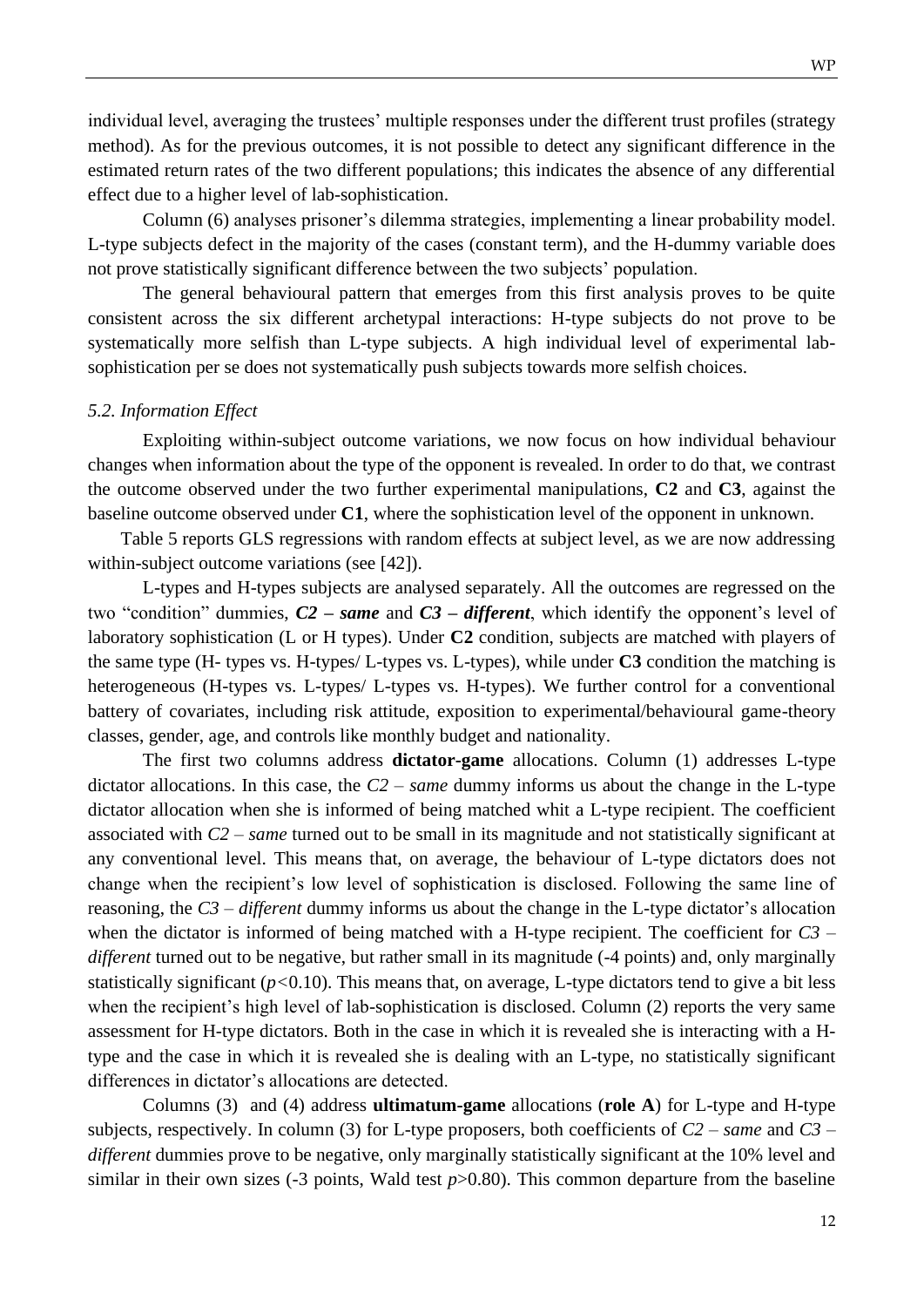(C1 condition) is irrespective of the type of the opponent. In column (4) for H-type proposers, both coefficients of *C2 – same* and *C3 – different* dummies are negative and statistically significant at the 5% and 1% level, respectively. H-type proposers give less when information is provided, irrespectively of the type of opponent; while the *C2 – same* dummy coefficient brings a negative effect by -2 points, and *C3 – different* by -4 points, the Wald test fails to reject the null hypothesis of equality (*p>*0.10).

Columns (5) and (6) analyze the minimal-acceptable-offer (MAO) for L-type and H-type **ultimatum-game** recipients (**role B**), respectively. On the one hand, L-type recipients matched with L-type proposers are willing to accept slightly smaller offers (-2.8 points) than in the baseline condition. The negative effect associated with the *C2 – same* dummy coefficient is significant at the 5% level. On the other hand, when an L-type recipient is interacting with a H-type proposer (captured by *C3 – different* dummy coefficient), no differential effect can be detected with regard to the baseline case (column [5]). The same analysis for H-type ultimatum-game recipients is described in column [6]. Both the estimates for the variables dummies *C2 – same* and *C3 – different* turn out to be negligible in their magnitudes and no significant statistical differences can be observed compared to the benchmark condition.

Columns (7) and (8) focus on **trust-game** offers (**role A**) of L-type and H-type subjects, respectively. The L-type trustor, in column (9), does not seem to be sensitive to the level of sophistication of the trustee with whom she is interacting. Both coefficients of *C2 – same* and *C3 – different* dummies are small in size and not statistically significant at any conventional level. As a side remark, we detect the negative effect associated with the dummy variable signalling the previous exposition to experimental-economics classes. In column [8], H-type trustors seem to trust less when they face L-type trustees*.* The coefficient of *C3 – different* dummy, in fact, is negative and statistically significant at the 1% level. The negative effect has an estimated magnitude of -4 points sent to L-type trustees. Males turn out to be significantly more trustful, while age brings a marginal negative.

Trustworthy responses by L-type and H-type trustees (**role B**) are reported in columns (9)and [10], respectively. While L-type responders apply the very same level of trustworthiness in the three different conditions (in column (9), the coefficients of *C2 – same* and *C3 – different* dummies are small and not statistically different from the constant term C1), H-type subjects marginally decrease their level of trustworthiness when the trustor's type is revealed. In column [10], the estimate for *C2 – same* dummy variable is equal to -1.3 points and -2 points for *C3 – different* dummy variable. In both cases, the negative effect turns out to be statistically significant at the 5% and 10% level, respectively.

Column  $(11)$  focuses on **prisoner's dilemma** strategies<sup>17</sup> for L-types. The defection strategy proves to be the most adopted one under the three different experimental conditions. No significant departure from the baseline can be observed, either under C2 or in the C3 condition. Column [12] looks at H-type subjects behaviour. Also, in this case, the defection strategy is the most frequently implemented option, with just a marginal variation. Under C3 condition, captured by *C3 – different*  dummy coefficient, H-types tend to be marginally (*p<*0.10) more cooperative (+7 percentage points) when matched with an L-type*.*

In sum, although no clear and consistent behavioural pattern emerges, we can say that the exogenous provision of information about the level of lab-sophistication of the counterpart seems to affect the H-type participants' choices mostly. In particular:

<sup>&</sup>lt;sup>17</sup> The binary outcome assumes value 1 in case of defection, 0 in case of cooperation.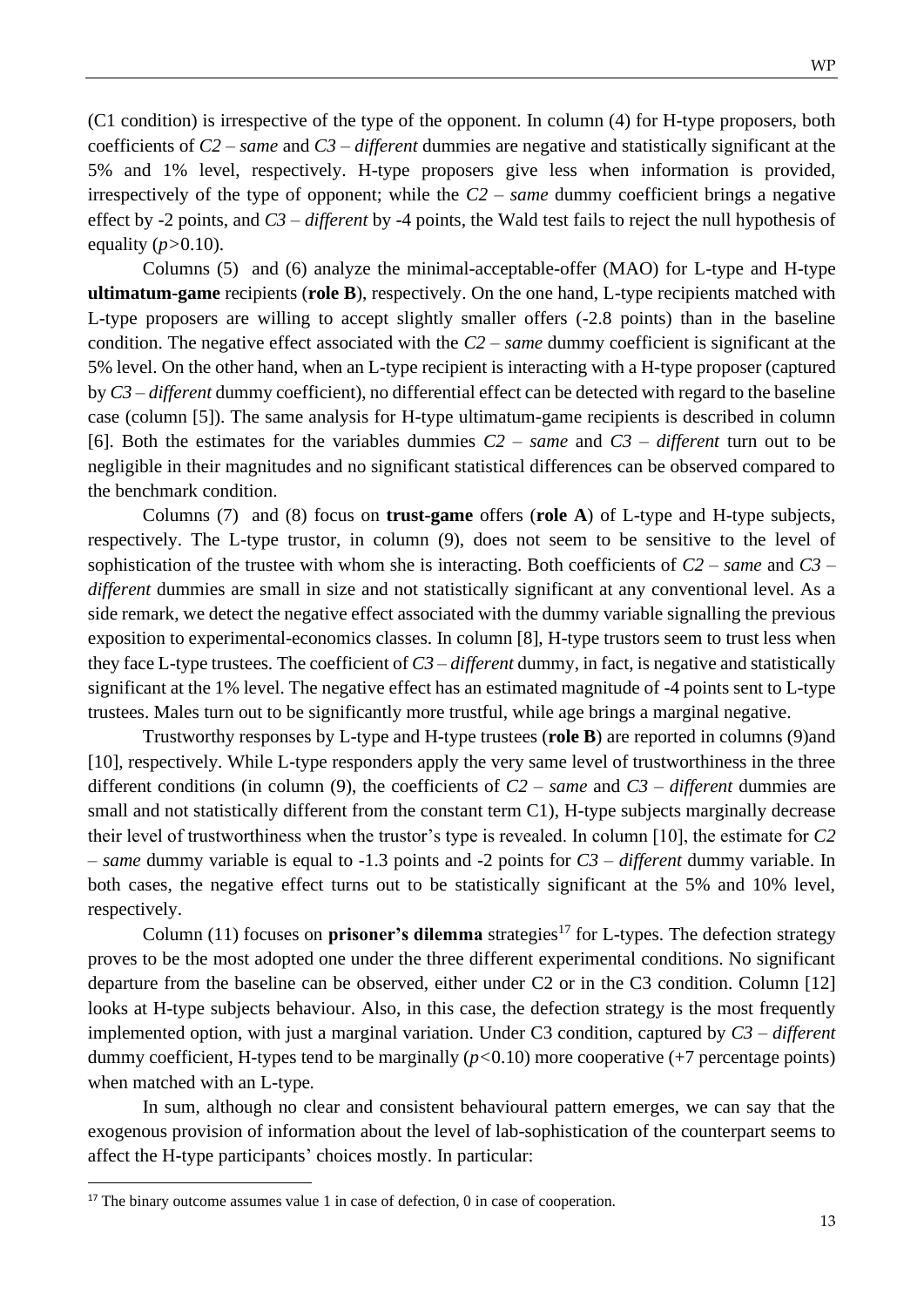- in the ultimatum game, for the H-type proposers, both coefficients for C2 (same type
- match: H-type vs. H-type) and C3 (different type match: H-type vs. L-type) prove to be negative and statistically significant at the 5% and 1% level, respectively. H-type proposers give less when information is provided, irrespectively of the type of opponent;
- in the trust game, H-type trustors invest less in L-type trustees, and H-type trustees send back less when the trustor's type is revealed, irrespectively of her type;
- finally, in the prisoner's dilemma game, H-types tend to be more cooperative when they know they are interacting with an L-type*.*

As far as it concerns the L-type participants, we only find that L-type dictators tend to give a bit less to H-type recipients (*p<*0.10); in the Ultimatum Game, as far as the receivers' behaviour is concerned, L-types are willing to accept lower offers when they know that they come from L-type proposers (*p<*0.05).

|                     | (1)       | (2)                    | (3)             | (4)                        | (5)        | (6)            | $\overline{(7)}$ | (8)         | (9)      | (10)             | (11)      | (12)      |
|---------------------|-----------|------------------------|-----------------|----------------------------|------------|----------------|------------------|-------------|----------|------------------|-----------|-----------|
|                     | $DG_{-}$  | $\mathbf{D}\mathbf{G}$ | $\overline{UG}$ | $\overline{\text{UG}}_{-}$ |            | UG_MAO_UG_MAO_ | TG               | TG          |          | TG_mean_TG_mean_ | $\bf PD$  | PD        |
| Outcome             | L-type    | H-type                 | roleA_          | roleA_                     | roleB_     | $roleB_$       | roleA_           | roleA       | roleB_   | $roleB_$         | L-type    | H-type    |
|                     |           |                        | L-type          | H-type                     | L-type     | H-type         | L-type           | H-type      | L-type   | H-type           |           |           |
| $C2$ – same         | $-1.194$  | $-1.522$               | $-3.134*$       | $-2.388**$                 | $-2.894**$ | $-0.299$       | 0.001            | $-0.448$    | $-0.567$ | $-1.352**$       | 0.030     | 0.001     |
|                     | (2.46)    | (1.95)                 | (1.85)          | (1.09)                     | (1.34)     | (0.85)         | (1.38)           | (1.38)      | (1.13)   | (0.66)           | (0.06)    | (0.05)    |
| $C3 -$<br>different | $-4.075*$ | $-2.343$               | $-3.433*$       | $-4.179***$                | $-0.313$   | 0.299          | $-0.896$         | $-4.030***$ | $-1.552$ | $-2.101***$      | $-0.001$  | $0.075*$  |
|                     | (2.46)    | (1.95)                 | (1.85)          | (1.09)                     | (1.33)     | (0.85)         | (1.38)           | (1.38)      | (1.13)   | (0.66)           | (0.06)    | (0.05)    |
| risk attitude       | $-0.460$  | $-1.212$               | $-0.048$        | $-0.484$                   | 0.788*     | 0.150          | 0.613            | 0.346       | 0.340    | $-0.897*$        | $-0.026*$ | 0.001     |
|                     | (0.64)    | (0.76)                 | (0.48)          | (0.42)                     | (0.48)     | (0.49)         | (0.53)           | (0.56)      | (0.50)   | (0.53)           | (0.01)    | (0.02)    |
| exp_class           | $-4.505$  | $-0.827$               | $-7.905$        | 1.795                      | 4.898      | 4.397          | 15.470***        | 0.024       | $-8.048$ | 5.368            | 0.055     | $-0.249$  |
|                     | (6.76)    | (8.01)                 | (5.02)          | (4.47)                     | (5.01)     | (5.15)         | (5.63)           | (5.97)      | (5.26)   | (5.57)           | (0.15)    | (0.18)    |
| game_class          | $-5.333$  | $-0.455$               | $-0.334$        | $-2.302$                   | $-0.710$   | 0.915          | 1.857            | 0.084       | 0.280    | $-3.332$         | 0.021     | 0.027     |
|                     | (5.75)    | (6.19)                 | (4.27)          | (3.46)                     | (4.26)     | (3.98)         | (4.79)           | (4.61)      | (4.48)   | (4.31)           | (0.12)    | (0.14)    |
| male                | $-1.073$  | $-4.968$               | 2.799           | 4.741                      | 1.388      | 4.386          | 1.982            | 9.806**     | 3.964    | 0.164            | $-0.076$  | 0.068     |
|                     | (5.03)    | (5.27)                 | (3.74)          | (2.94)                     | (3.74)     | (3.39)         | (4.20)           | (3.93)      | (3.92)   | (3.66)           | (0.11)    | (0.12)    |
| age                 | $-0.299$  | $-0.020$               | 0.220           | $-0.070$                   | 0.163      | $-0.001$       | 0.123            | $-0.591*$   | $-0.091$ | 0.050            | 0.006     | 0.001     |
|                     | (0.80)    | (0.43)                 | (0.60)          | (0.24)                     | (0.60)     | (0.28)         | (0.67)           | (0.32)      | (0.63)   | (0.30)           | (0.02)    | (0.01)    |
| controls            | yes       | Yes                    | yes             | yes                        | Yes        | yes            | yes              | Yes         | yes      | yes              | yes       | yes       |
| random<br>effects   | yes       | Yes                    | yes             | yes                        | Yes        | yes            | yes              | Yes         | yes      | yes              | yes       | yes       |
| constant<br>(C1)    | 49.796*** | 28.674**               | 38.602***       | 42.178***                  | 10.527     | 27.997***      | 22.984           | 30.950***   | 29.238** | 21.461**         | 0.627     | $0.694**$ |
|                     | (19.07)   | (14.44)                | (14.18)         | (8.06)                     | (14.12)    | (9.26)         | (15.88)          | (10.76)     | (14.82)  | (10.02)          | (0.41)    | (0.32)    |
| Obs.                | 201       | 201                    | 201             | 201                        | 201        | 201            | 201              | 201         | 201      | 201              | 201       | 201       |
| R-squared           | 0.097     | 0.094                  | 0.098           | 0.127                      | 0.175      | 0.134          | 0.165            | 0.158       | 0.07     | 0.153            | 0.073     | 0.094     |

**Table 5.** Information Effect (parametric analysis).

Significance levels: ∗ p< 0.10; ∗∗ p < 0.05; ∗∗∗ p < 0.01. Standard deviations reported in parenthesis.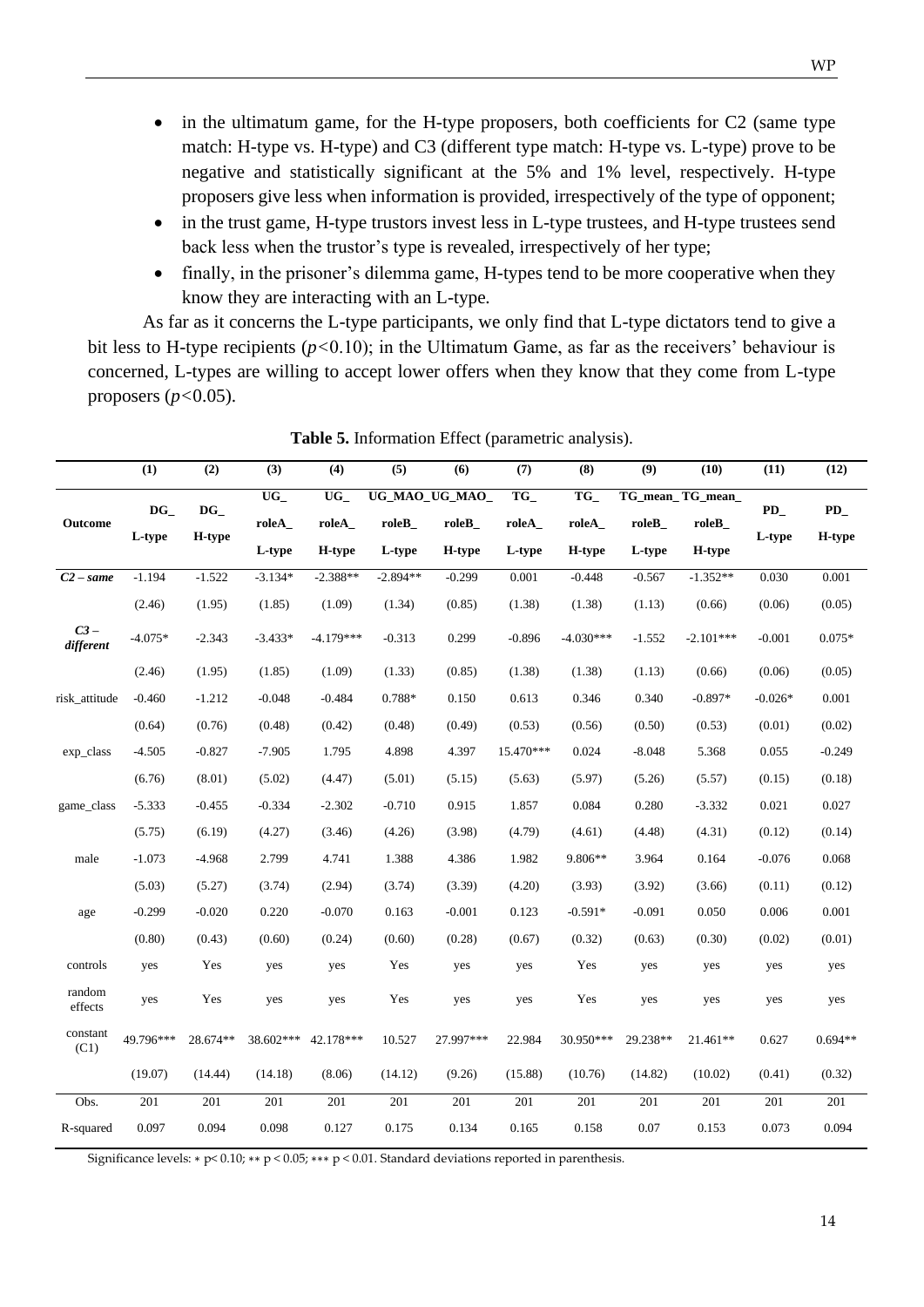#### **6. Conclusions**

The generalizability of conclusions drawn from lab experiments is still a debated issue in economics. It is, of course, a multifaceted problem that refers to many dimensions of the experimental practices and methods: the artificiality of the situations considered in the lab, the small size of the incentives, and the lack of representativeness of the experimental subjects are only a few of the problematic elements. In particular when we consider the reliability of the conclusions drawn from experiments involving a convenience pool of students, we should also ask whether the repeated participation into different experiments by these subjects might have a lasting effect on their behavioural tendencies in the lab, even regardless of the nature of the tasks they were involved in the previous experiments. Were this to be true, in fact, lab-sophisticated subjects would constitute an even less representative pool whose behaviour patterns could not be reliably generalized. In this paper, we precisely addressed this point. By design, we investigated whether having repeatedly taken part in previous experiments consistently modifies the behaviour of individuals, when compared to sophisticated (H-type) or unsophisticated (L-type) participants, in a set of widely used games: dictator game, ultimatum game, trust game, and prisoner's dilemma game. We considered a between-subjects design to compare the behaviour of sophisticated (H-type) or unsophisticated (L-type) subjects in the four games, and we exploited a within-subjects design to explore the extent to which knowledge about the level of laboratory sophistication of the counterpart affects players' decisions.

While sophistication *per se* seems not to have any significant effect on participants' pro-social and cooperative choices, our data suggest how knowing the level of sophistication of the co-players may systematically alter the behaviour of H-type participants, especially in the ultimatum game and in the trust game. We do not advance any theorical explanation for this phenomenon; we only stress that fact that if such information can be inferred by the participants, due to the characteristics of the recruitment mechanisms or the management of the experimental sessions, this could have a negative effect on the reliability of the laboratory data. This result should induce experimenters to take into account a further methodological prescription and to pay attention to neutralize all contextual and procedural details from which each individual participant could draw information about the level of sophistication of all the other participants in order to minimize the risk of measuring systematically distorted behavioural.

**Appendix:** A and B, online supplementary materials – link: tinyurl.com/k0nzupwb

**Acknowledgments:** We thank Enrique Fatas for his encouragement and stimulus in the early stages of this project; the staff of CODEBE and CLER Lab of the University of Cologne for research assistantship; Valerio Capraro, Miloš Fišar, Francesco Guala, Andrea Isoni, Ro'i Zultan and the participants at the "Methods" parallel session of 2015 ESA European Conference (Heidelberg), for their comments and suggestions. We are grateful to the Editors (Riccardo Ghidoni - Ulrich Berger) and three anonymous referees for their comments and suggestions that helped us to improve the manuscript.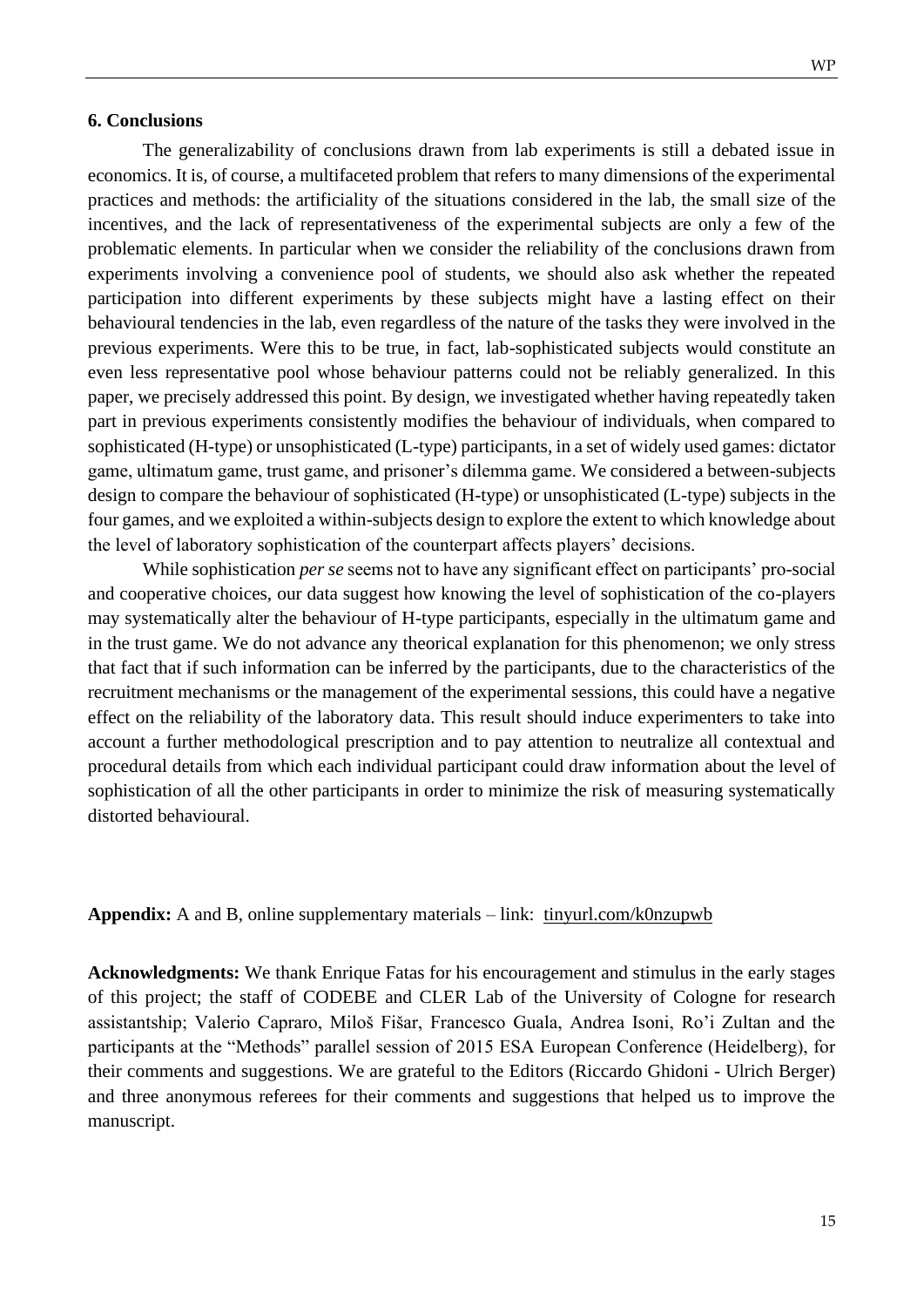#### **References**

- 1. Sugden, R. (2005). Experiment, theory, world: A symposium on the role of experiments in economics. *Journal of Economic Methodology*, 12(2), 177-184.
- 2. Binmore, K., (1999), Why Experiment in Economics? *The Economic Journal*, 109, F16-F24.
- 3. Guala, F., & Mittone, L. (2005). Experiments in economics: External validity and the robustness of phenomena. *Journal of Economic Methodology*, 12(4), 495-515.
- 4. Schram, A. (2005). Artificiality: The tension between internal and external validity in economic experiments. Journal of Economic Methodology, 12(2), 225-237.
- 5. Cooper, D. J., Kagel, J. H., Lo, W., and Gu, Q. L. (1999). Gaming against Managers in Incentive Systems: Experimental Results with Chinese Students and Chinese Managers. The American Economic Review, 89(4), 781-804.
- 6. Peterson, R. A. (2001). On the Use of College Students in Social Science Research: Insights from a Second-Order Meta-Analysis. *Journal of Consumer Research*, 28, 450-461.
- 7. Fehr, E. and List J. A. (2004). The Hidden Costs and Returns of Incentives. Trust and Trustworthiness among CEOs. *Journal of the European Economic Association*, 2(5), 743-771.
- 8. Carpenter, J., Burks, S., and Verhoogen, E. (2005). Comparing students to workers: The effects of social framing on behavior in distribution games. Field Experiments in Economics (Research in Experimental Economics), Carpenter, J., Harrison, G., List, J. (editors), JAI/Elsevier, Greenwich, CT, and London, pp. 261–290.
- 9. Bellemare, C. and Kroger, S. (2007). On representative social capital. European Economic Review, 51, 183–202.
- 10. Danielson, A. J. and Holm, H. J. (2007). Do You Trust Your Brethren? Eliciting Trust Attitudes and Trust Behavior in a Tanzanian Congregation. Journal of Economic Behavior and Organization, 62(2), 255-271.
- 11. Alatas, V., Cameron, L., Chaudhuri, A., Erkal, N., and Gangadharan, L. (2009). Subject pool effects in a corruption experiment: A comparison of Indonesian public servants and Indonesian students. Experimental Economics, 12(1), 113-132.
- 12. Belot, M., Duch, R. M., and Miller, L. M. (2010). Who Should be Called to the Lab? A comprehensive comparison of students and non-students in classic experimental games. (http://cess-wb.nuff.ox.ac.uk/documents/DP2010/CESS\_DP2010\_001.pdf)
- 13. Cappelen, A. W., Nygaard, K., Sørensen, E. Ø., and Tungodden, B. (2015). Social Preferences in the Lab: A Comparison of Students and a Representative Population. The Scandinavian Journal of Economics, 117(4), 1306-1326.
- 14. Anderson, J., Burks, S. V., Carpenter, J., Götte, L., Maurer, K., Nosenzo, D., Potter, R., Rocha, K., and Rustichini, A. (2013). Self-selection and variations in the laboratory measurement of other-regarding preferences across subject pools: Evidence from one college student and two adult samples. *Experimental Economics*, 16 (2), 170-189.
- 15. Fréchette, G. R. (2015). Laboratory Experiments: Professionals versus Students. In *Handbook of Experimental Economic Methodology*, Guillaume R. Fréchette and Andrew Schotter (editors), Oxford University Press, February, 360**-**390.
- 16. Henrich, J., Heine, S. J., and Norenzayan, A. (2010). The weirdest people in the world? *Behavioral and Brain Sciences*, 33(2-3), 61-83.
- 17. Eckel, C. and Grossman, P. J. (2000). Volunteers and pseudo-volunteers: The effect of recruitment method in dictator experiments. *Experimental Economics*, 3, 101-120.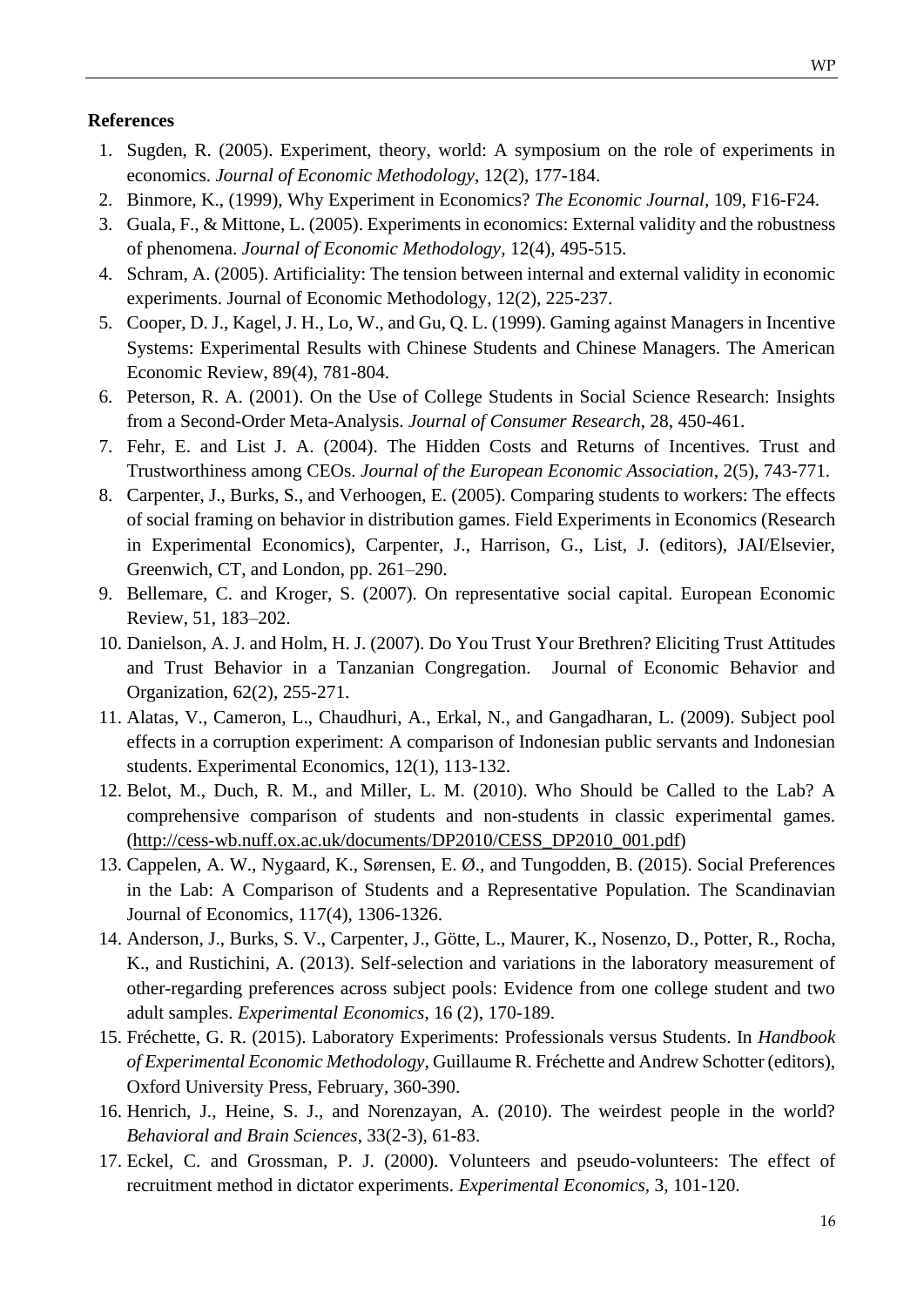- 18. Falk, A., Meier, S., and Zehnder, C. (2010). Do Lab Experiments Misrepresent Social Preferences? The case of self-selected student samples. *Journal of the European conomic Association*, 11(4), 839-852.
- 19. Cleave, B. L., Nikiforakis, N., & Slonim, R. (2013). Is there selection bias in laboratory experiments? The case of social and risk preferences. Experimental Economics, 16(3), 372- 382.
- 20. Exadaktylos, F., Espín, A. M., and Brañas-Garza, P. (2013). Experimental subjects are not different. *Scientific Reports*, 3, 1213.
- 21. Guillen, P., & Veszteg, R. F. (2012). On "lab rats". *The Journal of Socio-Economics*, 41(5), 714-720.
- 22. Friedman, D., and Cassar, A. (2004) *Economics Lab: An intensive course in experimental economics*, Routledge, 2004.
- 23. VandenBos, G. R. (Ed.). (2007). *APA Dictionary of Psychology*: 'Subject Sophistication'. American Psychological Association.
- 24. Kruglanski, A. W. (1975). The human subject in the psychology experiment: Fact and artifact. In *Advances in experimental social psychology* (Vol. 8, pp. 101-147). Academic Press.
- 25. Greiner, B., & Stephanides, M. (2019). Subject pools and recruitment. In: *Handbook of ResearchMethods and Applications in Experimental Economics*. Edward Elgar Publishing.
- 26. Harrison, G. W., McKee, M., and Rutström, E. E. (1987). Experimental evaluations of institutions of monopoly restraints. In: *Advances in Behavioral Economics*, Green, L., Kagel, J. H. (editors), Ablex Press, Norwood, N.J., 54-94.
- 27. Benson, B. L., and Faminow, M. D., (1988). The impact of experience on prices and profits in experimental duopoly markets. *Journal of Economic Behavior and Organization*, 9(4), 345-365.
- 28. Marwell, G., and Ames, R. E., (1980). Experiments on the provision of public goods. II. Provision points, stakes, experience and the free rider problem. *American Journal of Sociology*, 85(4), 926-937.
- 29. Isaac, M., Walker J. M., and Thomas S. H. (1984). Divergent Evidence on Free Riding: An Experimental Examination of Possible Explanations. *Public Choice,* 43, 113-149.
- 30. Bolton, G. E. (1991). A comparative model of bargaining: theory and evidence. *American Economic Review*, 81(5), 1096-1136.
- 31. Matthey, A., and Regner, T. (2013). On the independence of history: Experience spill-overs between experiments. *Theory and Decision,*75, 403-419.
- 32. Capraro, V. and Cococcioni, G. (2015). Social setting, intuition, and experience in lab experiments interact to shape cooperative decision-making. *Proceedings of the Royal Society B: Biological Sciences,* 282(1811).
- 33. Xue, L., Sitzia, S. and Turocy, T. L. (2015). Mathematics self-confidence and the "prepayment effect" in riskless choices. https://www.uea.ac.uk/documents/166500/0/CBESS+15- 20.pdf/31995582-7f0a-4ab6-bf72-7b53a9e6cab5
- 34. Benndorf, V., Moellers, H. C., Normann, H. (2017). Experienced vs. inexperienced participants in the lab: do they behave differently? *Journal of the Economic Science Association,* 3(1), 12- 25.
- 35. Conte, A., Levati, M. V., and Montanari, N. (2019). Experience in Public Goods Experiments. *Theory and Decision*, 86, 65–93.
- 36. Greiner, B. (2015). Subject pool recruitment procedures: Organizing experiments with ORSEE. *Journal of the Economic Science Association*, 1(1), 114-125.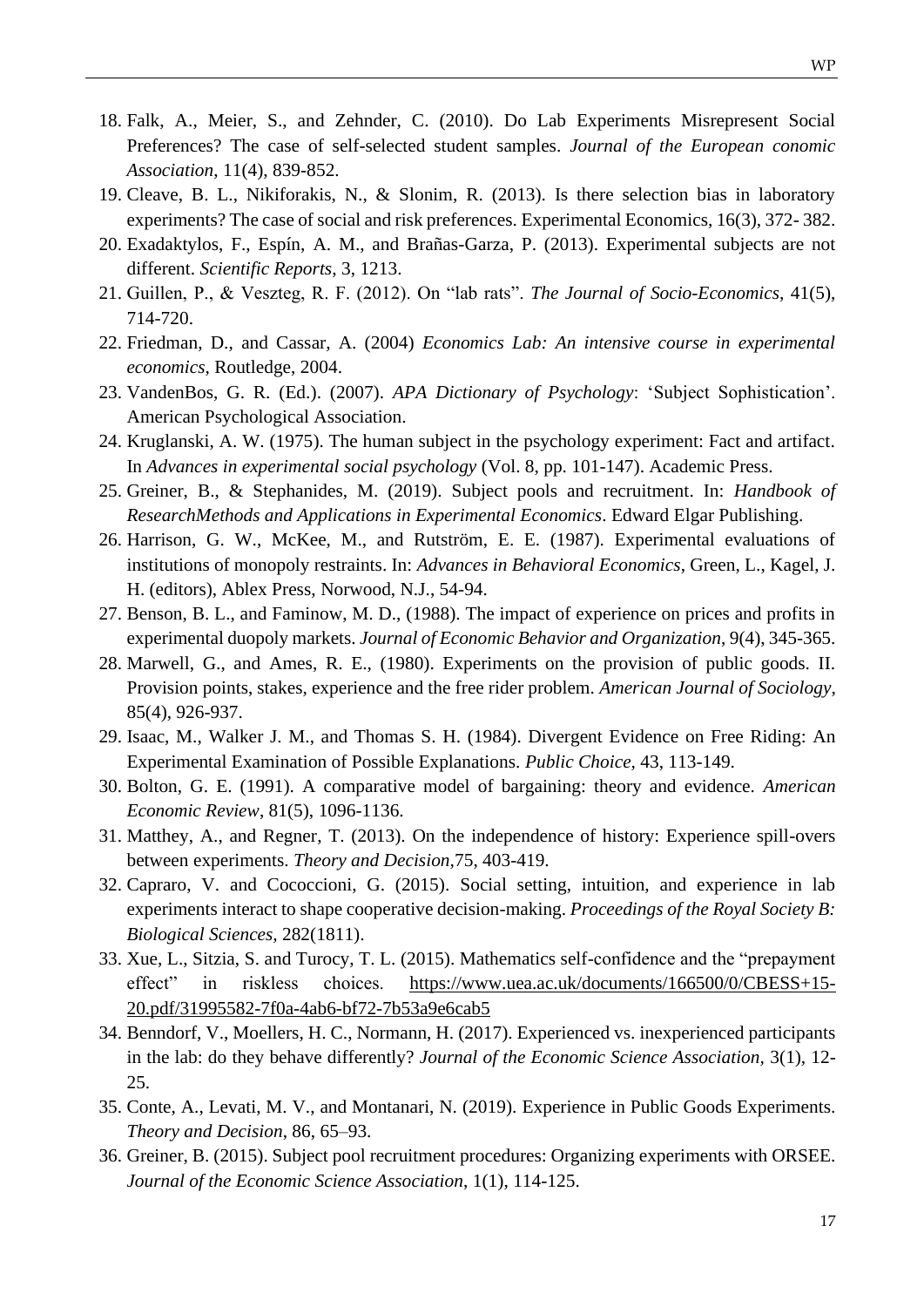- 37. Charness, G., Gneezy, U., & Kuhn, M. A. (2012). Experimental methods: Between-subject and within-subject design. *Journal of Economic Behavior & Organization*, 81(1), 1-8.
- 38. Zizzo, D. J. (2010). Experimenter demand effects in economic experiments. *Experimental Economics*, 13(1), 75-98.
- 39. Seithe, M. (2012). Introducing the Bonn Experiment System http://boxs.unibonn.de/boxs\_seithe.pdf.
- 40. Binmore, K., and Shaked, A., (2010), Experimental economics: Where next? *Journal of Economic Behavior & Organization*, 73(2010), 87–100.
- 41. Ding, T., & Schotter, A. (2019). Learning and mechanism design: An experimental test of school matching mechanisms with intergenerational advice. The Economic Journal, 129(623), 2779- 2804.
- 42. Hennig-Schmidt, H., Irlenbusch, B., Rilke, R. M., & Walkowitz, G. (2018). Asymmetric outside options in ultimatum bargaining: A systematic analysis. *International Journal of Game Theory*, 47(1), 301-329.